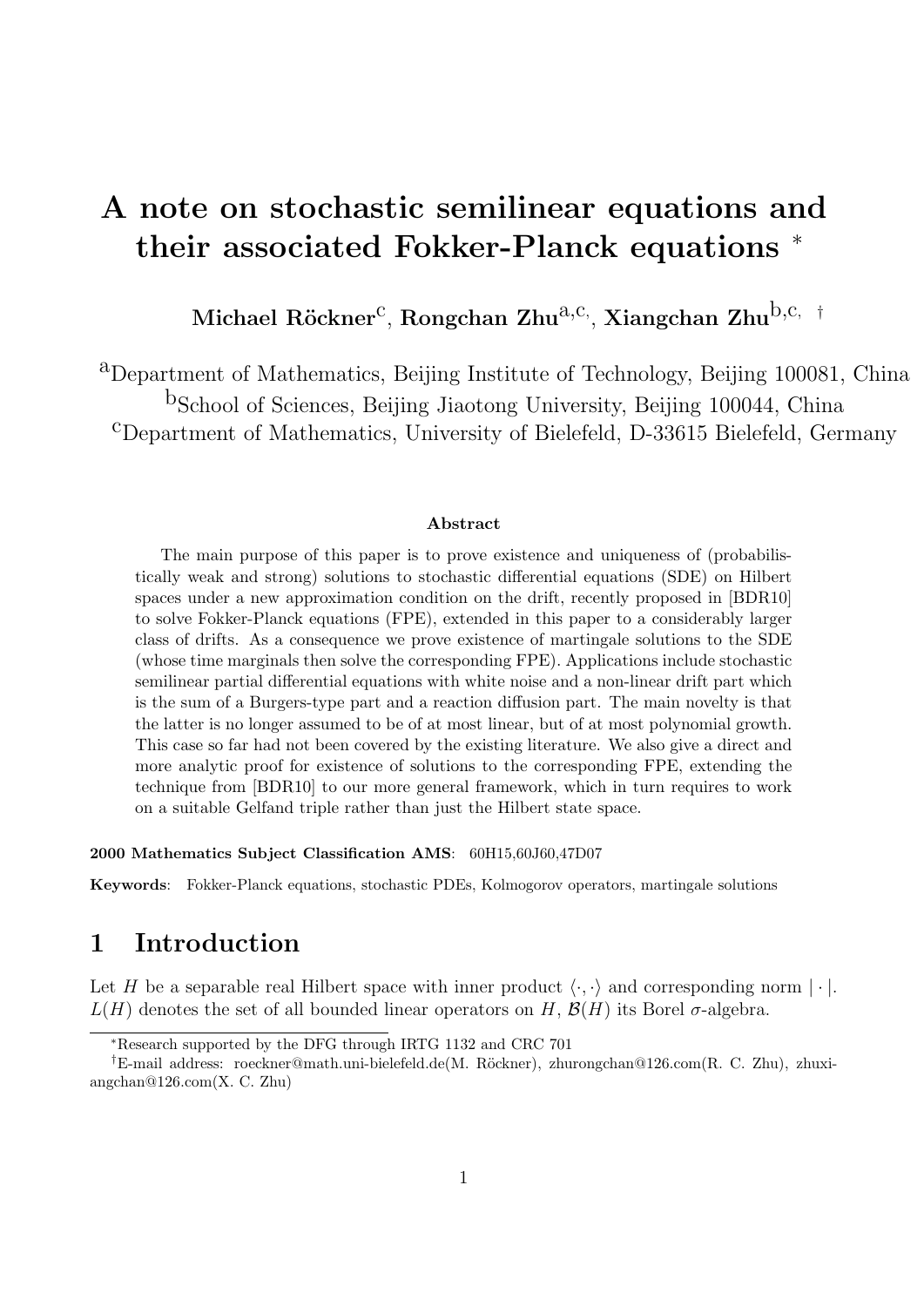Consider the following type of non-autonomous stochastic differential equations on *H* and time interval [0*, T*]:

$$
\begin{cases}\n dX(t) = (AX(t) + F(t, X(t)))dt + \sqrt{G}dW(t), \\
 X(s) = x \in H, t \ge s.\n\end{cases}
$$
\n(1.1)

Here  $W(t)$ ,  $t \geq 0$ , is a cylindrical Wiener process on *H* defined on a stochastic basis  $(\Omega, \mathcal{F}, \{\mathcal{F}_t\}_{t\geq 0}$ , *P*), *G* is a linear symmetric positive definite operator in *H*,  $D(F) \in \mathcal{B}([0, T] \times H)$ ,  $F : D(F) \subset$  $[0, T] \times H \rightarrow H$  is a Borel measurable map, and  $A: D(A) \subset H \rightarrow H$  is the infinitesimal generator of a  $C_0$ -semigroup  $e^{tA}, t \geq 0$ , on  $H$ .

Even in this case, where the noise is additive, it is a fundamental question in the theory of stochastic differential equations (SDE) in infinite dimensional state spaces with numerous applications to concrete (non-linear) stochastic partial differential equations (SPDE), whether there exists a (unique) weak or strong (in the probabilistic sense) solution to SDE (1.1). In [BDR10], for a large class of semigroup generators *A* and in the fully elliptic case, i.e., where *G* has an inverse  $G^{-1}$  ∈  $L(H)$  (in particular including the case of space-time white noise), a quite general approximation condition on *F* was identified, which implies that (at least) the corresponding Fokker-Planck equation (FPE) has a solution, which is also unique under some  $L^2$ -conditions on *F* (see [BDR11] and the recent paper [BDRS13]). The purpose of this paper is to generalize this result under the same approximation condition on *F* (see Hypothesis 2.2  $(i), (ii)$  in two ways:

(a) We prove that (1.1) has indeed a weak (=martingale) solution (in the sense of Stroock-Varadhan). In particular, its time marginals solve the corresponding FPE.

**(b)** We prove **(a)** in a more general framework, namely allowing (as is usual in the variational approach to SDE on Hilbert spaces, see e.g. [G98], [GR00] and also [PR07]) that *F* takes values in a larger space, more precisely in  $D((-A)^{1/2})^*$ , assuming (as in [BDR10]) that *A* is negative definite and self-adjoint. In short: we shall work in a Gelfand triple.

This is done in Section 2 of this paper and the corresponding main result is summarized in Theorem 2.3 there. In order to include degenerate cases, where e.g. Tr $G < \infty$ , we assume, instead of the requirement  $G^{-1} \in L(H)$  from [BDR10], that the approximating equations have martingale solutions (see Hypothesis 2.2 (iii) below), which can be easily checked in many applications.

We would like to stress, however, that, though **(b)** above may hint in this direction, our result is not at all covered by the variational approach to SDE on Hilbert spaces (see e.g. [PR07]), since, first, there is no monotonicity condition on *F* and, second, the noise coefficient operator *G* is not assumed to have finite trace.

We would also like to stress that in our main application (see Section 4 below) by a standard result from the seminal paper [MR99] we can also prove uniqueness of the martingale solutions. This, however, by principle cannot generally imply uniqueness of solutions to the corresponding FPE, because the latter might have solutions which are not the time marginals of a martingale solution. However, it is well-known that uniqueness for FPE implies uniqueness of martingale problems (see [SV79]). Therefore, as FPE are concerned our uniqueness results in this paper are much weaker and, in fact, far from those in [BDR11] and [BDRS13] for FPE.

Our more general framework, indicated under **(b)** above, considerably widens the range of applications in comparison with those in [BDR10].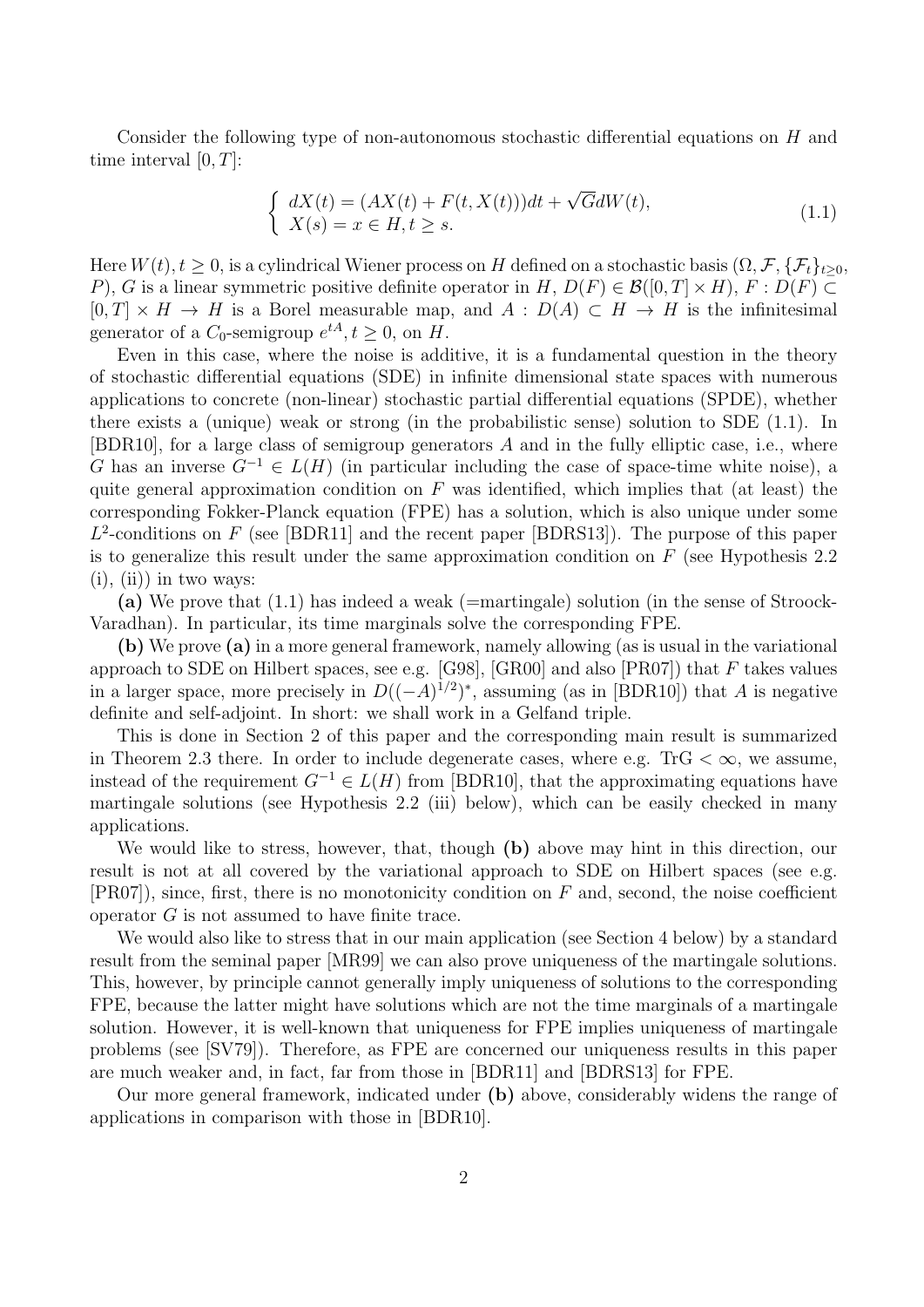Let us briefly describe a class of examples, which we present in detail in Section 4 of this paper and which have been studied intensively in the literature, however, under more stringent assumptions (on the function *f* in (1.2) below).

Consider the stochastic semilinear partial differential equation (SPDE)

$$
dX(t) = \left(\frac{\partial^2}{\partial \xi^2} X(t) + f(t, X(t)) + \frac{\partial}{\partial \xi} g(t, X(t))\right)dt + \sqrt{G}dW(t),\tag{1.2}
$$

on  $H := L^2(0,1)$  with Dirichlet boundary condition

$$
X(t,0) = X(t,1) = 0, t \in [0,T],
$$

and initial condition

$$
X(0) = x \in H,
$$

where  $f(\xi, t, z)$ ,  $g(\xi, t, z)$  are Borel measurable functions of  $(\xi, t, z) \in [0, 1] \times \mathbb{R}_+ \times \mathbb{R}$ , *W* is a cylindrical Wiener process on *H* and *G* is a linear symmetric positive definite operator in *H*.

This kind of stochastic partial differential equations has been studied intensively. If  $f =$ 0 and  $g = \frac{1}{2}$  $\frac{1}{2}r^2$ , the above equation is just the stochastic Burgers equation and has been investigated in many papers (see e.g. [DDT94], [DZ96] and the references therein). When  $q = 0$ then the above equation is a stochastic reaction-diffusion equation which has also attracted a lot of attention (see e.g. [DZ92], [D04], [BDR10] and the references therein). In the general case, this kind of equations has been studied e.g. in [G98], [GR00], where, however, *f* was assumed to be of at most linear growth. We stress that the linear growth of *f* cannot be dropped in [G98], [GR00], since the approximation technique used there requires this assumption.

As an application of our main result (Theorem 2.3 below) we obtain that (1.2) has a martingale solution which under a natural integrability condition is unique (see Theorem 4.2), where we assume the usual conditions on the "Burgers-part" *g* of the drift, but in contrast to [G98], [G00] we can allow *f* to be of polynomial growth. We, however, pay a price for considering such more general  $f$ , because we do not recover all results from [G98], [G00] where e.g.  $(1.2)$  with multiplicative noise is included under certain assumptions, *g* is allowed to be of polynomial growth in [G00] and under local Lipschitz assumptions on *f* (and *g*) also existence and uniqueness of strong solutions is shown. If, however, we assume one sided local Lipschitz assumption on *f* (see (4.14) below), we also get existence and uniqueness of strong solutions under only polynomial growth conditions on *f* (see Theorem 4.7 below) by proving pathwise uniqueness and applying the Yamada-Watanable Theorem. We also stress that our condition for *f* is more general than the one imposed in the corresponding applications in [BDR10] (see condition (f2) in Section 4), which allows us to take more general  $f$  (see Example 4.0).

At least if  $Tr G < \infty$ , we can also apply our framework to a lot of other stochastic semilinear equations, as e.g. the stochastic 2D Navier-Stokes equation (see Remark 4.9). Since in this case there are many known existence results (cf. [GRZ09] and the references therein ) based on Itô's formula and the Burkholder-Davis-Gundy inequality to obtain the estimates required for tightness of the distributions of the approximations, we do not give details here, but concentrate on (1.2) in our applications.

Though, as mentioned above, our Theorem 2.3 implies the existence of solutions to the FPE associated to (1.1), we nevertheless also give an alternative direct proof for the latter which is more analytic in nature and a generalization of the corresponding one in [BDR10]. We think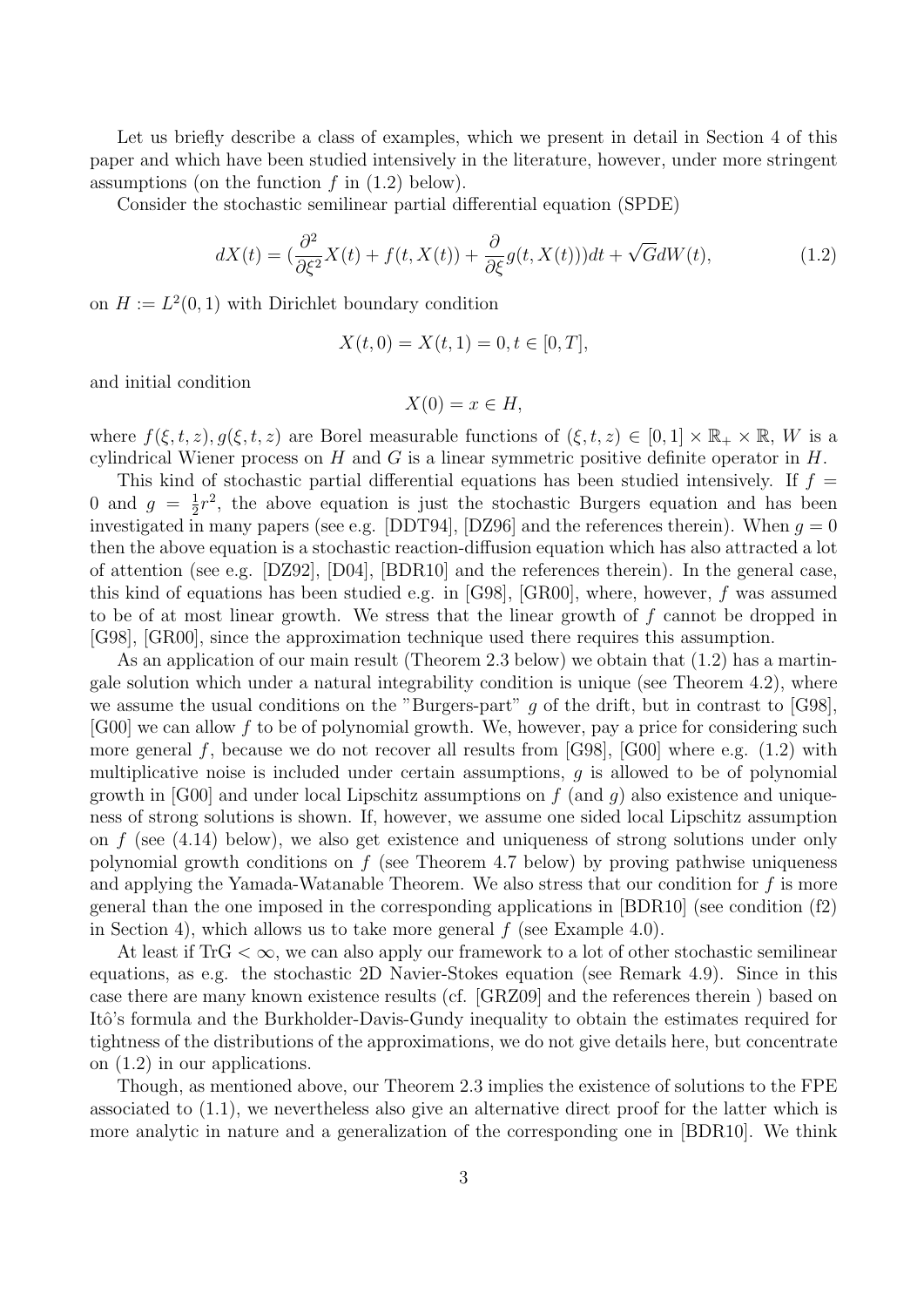that this proof is of sufficient independent interest. Therefore, we include it here, stressing the modifications needed in our (in comparison with that in [BDR10]) more general framework.

We mention here that recently, there has been quite an interest in Fokker-Planck equations with irregular coefficients in finite dimensions (see e.g. [A04], [DPL89], [F08], [BDR08a] and the references therein). In [BDR08b], [BDR09] and [BDR10], Bogachev, Da Prato and the authors have started the study of Fokker-Planck equations also in infinite dimensions, more precisely, on Hilbert spaces. Let us briefly present the formulation of the FPE corresponding to (1.1) in our framework.

The Kolmogorov operator  $L_0$  corresponding to  $(1.1)$  reads as follows:

$$
L_0u(t,x) := D_tu(t,x) + \frac{1}{2}\text{Tr}[GD^2u(t,x)] + \langle x, A^*Du(t,x)\rangle + v\langle F(t,x), Du(t,x)\rangle_V, (t,x) \in D(F),
$$

where  $D_t$  denotes the derivative in time and  $D, D^2$  denote the first- and second-order Frechet derivatives in space, i.e., in  $x \in H$ , respectively. Furthermore,  $V := D((-A)^{1/2})$ ,  $V^*$  is its dual and  $V^* \langle \cdot, \cdot \rangle_V$  denotes their dualization, assuming again that *A* is negative definite and self-adjoint. The operator  $L_0$  is defined on the space  $D(L_0) := \mathcal{E}_A([0,T] \times H)$ , defined to be the linear span of all real and imaginary parts of all functions  $u_{\phi,h}$  of the form

$$
u_{\phi,h}(t,x) = \phi(t)e^{i\langle x,h(t) \rangle}, t \in [0,T], x \in H,
$$

where  $\phi \in C^1([0,T])$ ,  $\phi(T) = 0$ ,  $h \in C^1([0,T]; D(A^*))$  and  $A^*$  denotes the adjoint of *A*.

For a fixed initial time  $s \in [0, T]$  the Fokker-Planck equation is an equation for measures  $\mu(dt, dx)$  on [s, T]  $\times$  *H* of the type

$$
\mu(dt, dx) = \mu_t(dx)dt,
$$

with  $\mu_t \in \mathcal{P}(H)$  for all  $t \in [s, T]$ , and  $t \mapsto \mu_t(A)$  measurable on  $[s, T]$  for all  $A \in \mathcal{B}(H)$ , i.e.  $\mu_t(dx), t \in [s, T]$ , is a probability kernel from  $([s, T], \mathcal{B}([s, T]))$  to  $(H, \mathcal{B}(H))$ . Then the FPE corresponding to (1.1) for an initial condition  $\zeta \in \mathcal{P}(H)$  reads as follows:  $\forall u \in D(L_0)$ 

$$
\int_{H} u(t, y)\mu_t(dy) = \int_{H} u(s, y)\zeta(dy) + \int_{s}^{t} ds' \int_{H} L_0 u(s', y)\mu_{s'}(dy), \text{ for } dt - a.e. t \in [s, T], \tag{1.3}
$$

where the dt-zero set may depend on *u*.

In Section 3 of this paper, we prove directly the existence of solutions to FPE (1.3) within the same framework as in Section 2, which generalizes the results in [BDR10] . In Section 4 as an application we prove the existence of solutions for the FPE associated with concrete SPDE of type (1.2), i.e. allowing polynomially growing nonlinearities for the reaction-diffusion part *f* and Burgers type nonlinearities *g* at the same time (see Theorem 4.3 below), which can not be handled within the framework of [BDR10].

Finally, we recall that our work covers the case  $G^{-1} \in L(H)$ , i.e. the case of full (including white) noise. If  $TrG < \infty$ , there are many other known existence results for FPE (cf. [BDR08b, BDR09] ), based on the method of constructing Lyapunov functions with weakly compact level sets for the Kolmogorov operator  $L_0$ . These techniques so far could, however, not be used when  $TrG = \infty$ .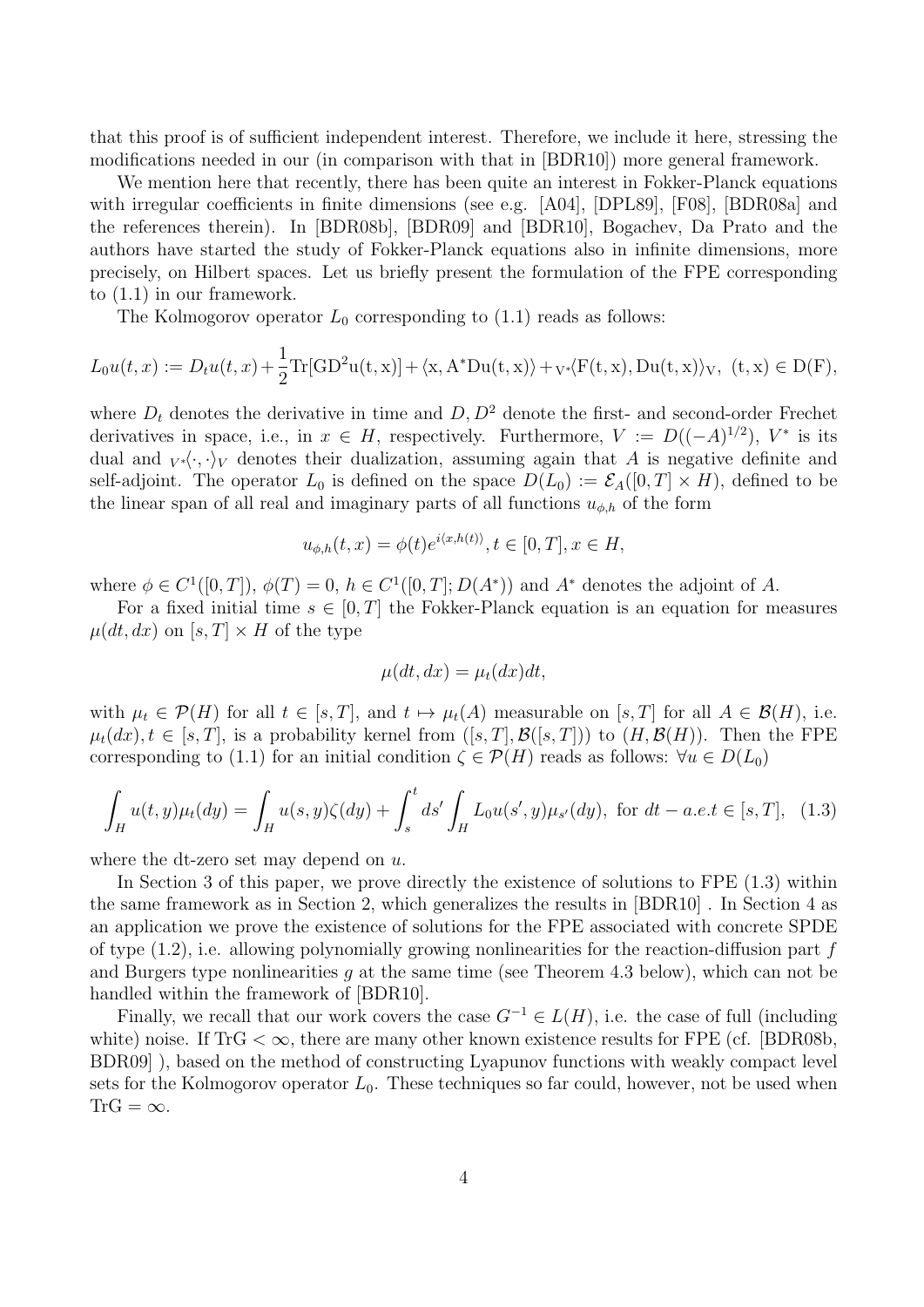### **2 Existence of martingale solutions**

Let us start with formulating our assumptions on the coefficients of SDE  $(1.1)$ .

**Hypothesis 2.1** (i) *A* is self-adjoint such that there exists  $\omega \in (-\infty, 0)$  such that  $\langle Ax, x \rangle \le$  $\omega |x|^2, x \in D(A)$ , and  $A^{-1}$  is compact on *H*.

(ii)  $G \in L(H)$  is symmetric, nonnegative.

(iii) There exists  $\delta, \delta_1 > 0$  such that

$$
\int_0^T \mathrm{Tr}[(-A)^{\delta} e^{rA} G(-A)^{\delta} e^{rA}] dr < \infty, \quad \int_0^1 r^{-2\delta_1} \mathrm{Tr}[e^{rA} G e^{rA}] dr < \infty.
$$

Under Hypothesis 2.1, there exists an orthonormal basis  $\{e_k\}_{k\geq 0}$  for *H* consisting of eigenfunctions of  $-A$  such that the associated sequence of eigenvalues  $\{\lambda_k\}$  form an increasing unbounded sequence. It is well known (see [D04, Theorem 2.9]) that under Hypothesis 2.1 (iii) the stochastic convolution

$$
W_A(t) = \int_0^t e^{(t-r)A} \sqrt{G} dW(r), \quad t \ge 0,
$$

is a well-defined continuous process in *H* with values in  $D((-A)^{\delta})$  and

$$
\sup_{t \in [0,T]} E|(-A)^{\delta} W_A(t)|^2 \le \int_0^T \text{Tr}[(-A)^{\delta} e^{rA} G(-A)^{\delta} e^{rA}] dr < \infty.
$$
 (2.1)

 $Remark$ <sup>2δ−1</sup> is of trace-class for some  $\delta > 0$  and  $G \in L(H)$ , Hypothesis 2.1 (iii) is obviously satisfied. We would like to point out here that there is a misprint in Hypothesis 2.1 (iii) in [BDR10], where  $(-A)^{-2\delta}$  should be replaced by  $(-A)^{2\delta-1}$ . Likewise in the right hand side of inequality (2.1) in [BDR10].

We weaken resp. modify Hypotheses 2.2, 2.3 in [BDR10] as follows: let  $V := D((-A)^{1/2})$ and consider the following Gelfand triple:

$$
D(A) \subset V \subset H \cong H^* \subset V^* \subset D(A)^*,
$$

where  $V^*$  and  $D(A)^*$  are the dual of  $V, D(A)$  respectively and  $D(A)^*(\cdot, \cdot)_{D(A)} = V^*(\cdot, \cdot)_{V} = \langle \cdot, \cdot \rangle_{V}$ if restricted to  $H \times D(A)$ . We have the following formulas for the norm in  $V, V^*$ ,

$$
|\cdot|_V^2 = \sum_k \lambda_k |\langle \cdot, e_k \rangle|^2, \quad |\cdot|_{V^*}^2 = \sum_k \lambda_k^{-1} |\langle \cdot, e_k \rangle|^2.
$$

Furthermore, we relax the assumptions on  $F$  in  $(1.1)$  to be just  $V^*$ -valued. More precisely, let  $F: D(F) \subset [0, T] \times H \rightarrow V^*$  be Borel measurable. Then the Kolmogorov operator is given as follows

$$
L_0u(t,x) := D_tu(t,x) + \frac{1}{2}\text{Tr}[GD^2u(t,x)] + \langle x, ADu(t,x) \rangle + v\langle F(t,x), Du(t,x) \rangle_V,
$$

for  $u \in D(L_0)$ . Below we fix  $s \in [0, T]$  as starting time.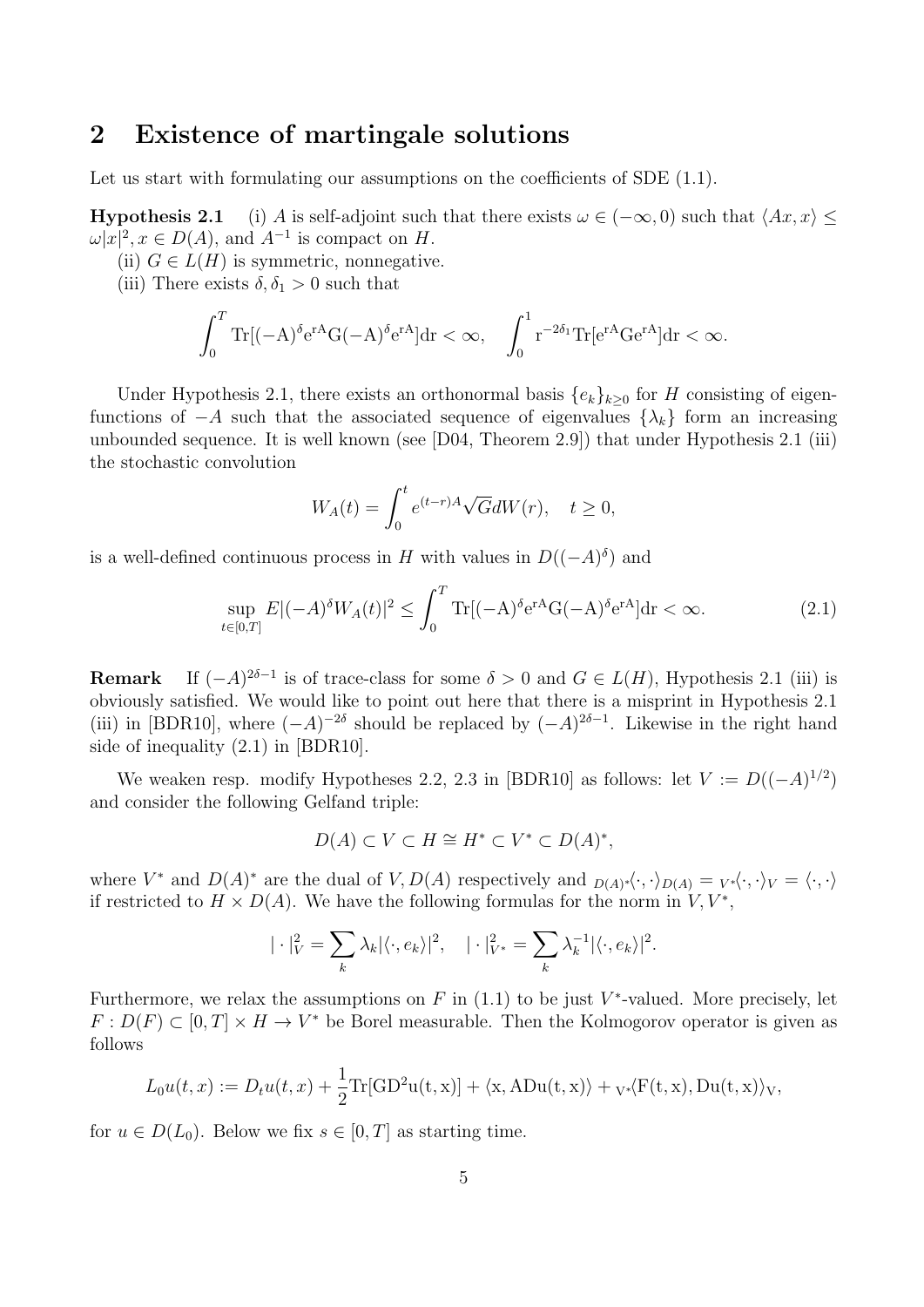**Hypothesis 2.2** There exist measurable maps  $F_{\alpha} : [s, T] \times H \to D(A)^{*}, \alpha \in (0, 1], K > 0$ and a lower semicontinuous function  $J : [s, t] \times H \to [1, \infty]$ , such that the following four conditions are satisfied for all  $\alpha \in (0,1]$ :

(i) for all  $(t, x) \in D(F)$  and all  $h \in D(A)$ 

$$
F_{\alpha}(t, x) \in V^*, \quad |F_{\alpha}(t, x)|_{V^*} \le J(t, x) < \infty,
$$
\n
$$
|V^*\langle F(t, x) - F_{\alpha}(t, x), h \rangle_V| \le \alpha c(h) J^2(t, x),
$$

for some constant  $c(h) > 0$ .

- (ii)  $(t, x) \mapsto D(A) \langle F_{\alpha}(t, x), h \rangle_{D(A)}$  is continuous on  $[s, T] \times H$ ,  $\forall h \in D(A)$ ,  $\alpha \in (0, 1]$ .
- (iii) The following approximating stochastic equations for  $\alpha \in (0,1]$

$$
dX_{\alpha}(t) = [AX_{\alpha}(t) + F_{\alpha}(t, X_{\alpha}(t))]dt + \sqrt{G}dW(t), X_{\alpha}(s) = x \in H,
$$
\n(2.2)

have a martingale solution which we denote by  $X_{\alpha}(\cdot, s, x)$ , i.e. there exists a stochastic basis  $(\Omega, \mathcal{F}, \{\mathcal{F}_t\}_{t\in [s,T]}, P)$ , a cylindrical Wiener process *W* on *H* and a progressively measurable process  $X_{\alpha} : [s, T] \times \Omega \to H$ , such that for *P*-a.e.  $\omega \in \Omega$  and  $\phi \in D(A)$ ,

$$
X_{\alpha}(\cdot,\omega) \in L^{2}([s,T];H) \cap C([s,T];D(A)^{*}),
$$
  

$$
\langle X_{\alpha}(t)-x,\phi\rangle = \int_{s}^{t} (\langle X_{\alpha}(\tau),A\phi\rangle + D(A))^{\ast}\langle F_{\alpha}(\tau,X_{\alpha}(\tau)),\phi\rangle_{D(A)})d\tau + \int_{s}^{t} \langle \phi, \sqrt{G}dW(\tau) \rangle, \quad \forall t \in [s,T].
$$
  
(iv)|F| $V^{*} \leq J$  on [s,T] × H, where we set |F| $V^{*} := +\infty$  on [s,T] × H\setminus D(F), and setting

$$
P_{s,t}^{\alpha}\varphi(x) := E[\varphi(X_{\alpha}(t,s,x))], \quad 0 \le s < t \le T, \varphi \in \mathcal{B}_b(H),
$$

we have

$$
\int_{s}^{t} P_{s,s'}^{\alpha} J^{2}(s', \cdot)(x) ds' \leq K \int_{s}^{t} J^{2}(s', x) ds', \forall x \in H, t \in [s, T], \alpha \in (0, 1].
$$

**Remark** (i) Since  $J \equiv \infty$  on  $[s, T] \times H \setminus D(F)$ , the latter inequality obviously holds if it holds on  $D(F)$ . Therefore, if we can find a function which is a Lyapunov function for  $P^{\alpha}_{s,t}$ uniformly in  $\alpha$  i.e.

$$
P_{s,t}^{\alpha}J^{2}(t,\cdot)(x) \le KJ^{2}(t,x), \qquad \forall (t,x) \in D(F), t \in [s,T], \alpha \in (0,1],
$$

Hypothesis 2.2 (iv) is satisfied.

(ii) If *G* has a bounded inverse and if the approximation in Hypothesis 2.2 can be chosen such that  $F_\alpha$  are bounded measurable maps, then we can use Girsanov's theorem to obtain the existence of a martingale solution. For the case that TrG  $<\infty$ , we could choose  $F_{\alpha} = P_{\left[\frac{1}{\alpha}\right]+1}F$ , where  $P_n$  is the orthogonal projection onto the linear space spanned by the first *n* eigenvectors  $e_k$ . Then we can apply the results in [PR07, Chapter 4] to the equation

$$
dX_{\alpha}(t) = [AX_{\alpha}(t) + F_{\alpha}(t, X_{\alpha}(t))]dt + GdW(t),
$$

provided  $F_\alpha$  satisfies the monotonicity assumptions specified there, and obtain the existence of a martingale solution required in Hypothesis 2.2 (iii).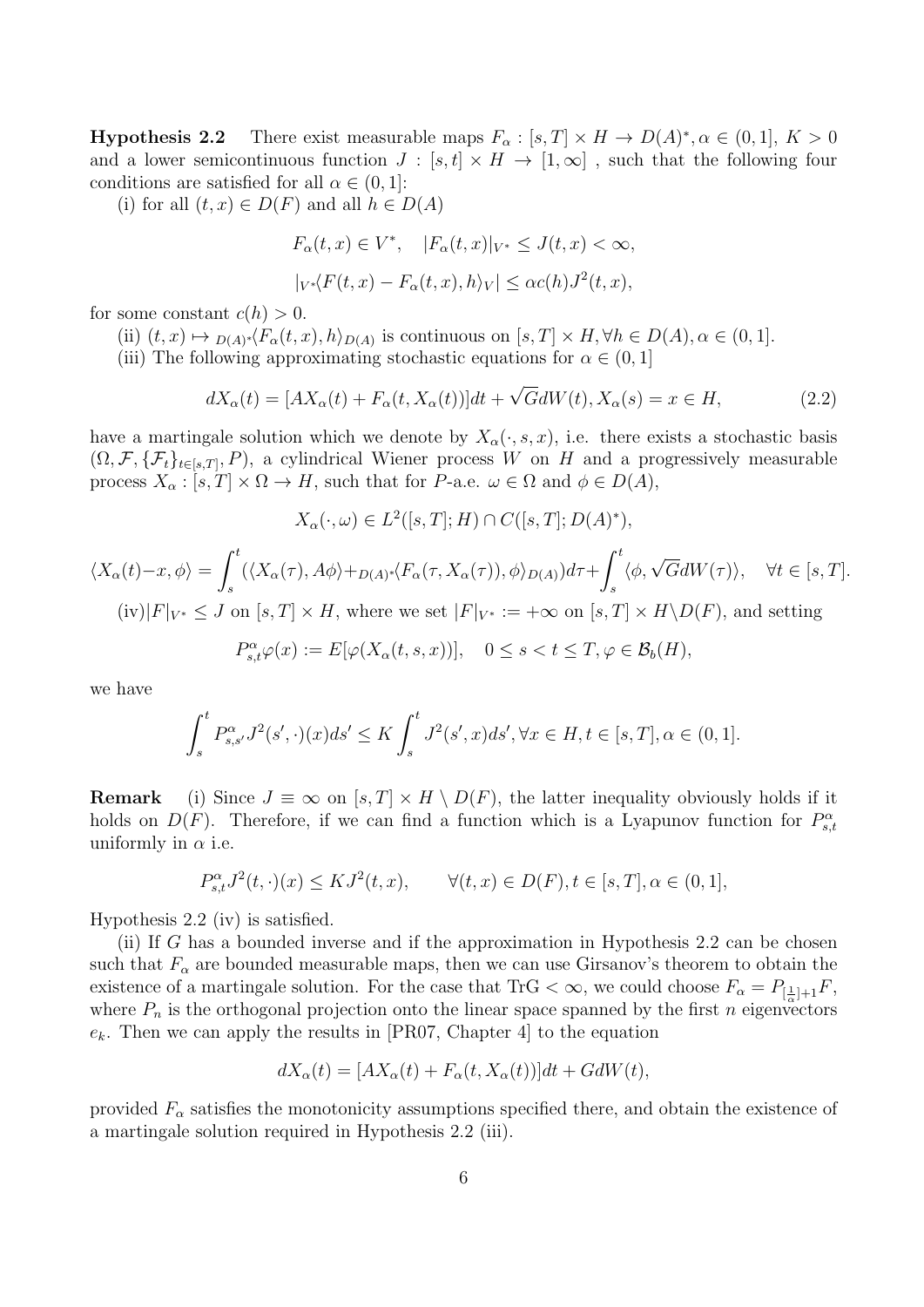**Theorem 2.3** Assume Hypotheses 2.1, 2.2. Then for every  $x \in B := \{x \in H : \int_s^T J^2(t, x) dt \leq$  $\infty$ }, there exists a martingale solution to (1.1), i.e. there exists a stochastic basis  $(\Omega, \mathcal{F}, \{\mathcal{F}_t\}_{t \in [s,T]}, P)$ , a cylindrical Wiener process *W* on *H* and a progressively measurable process  $X : [s, T] \times \Omega \rightarrow H$ , such that for *P*-a.e.  $\omega \in \Omega$  and  $\phi \in D(A)$ ,

$$
X(\cdot,\omega) \in L^2([s,T];H) \cap C([s,T];D(A)^*),
$$

and

$$
\langle X(t) - x, \phi \rangle = \int_s^t (\langle X(\tau), A\phi \rangle + D(A) \langle F(\tau, X(\tau)), \phi \rangle D(A)) d\tau + \int_s^t \langle \phi, \sqrt{G} dW(\tau) \rangle \quad \forall t \in [0, T].
$$

Moreover, for  $\delta_2 := \delta \wedge \frac{1}{2}$  with  $\delta$  as in Hypothesis 2.1

$$
E\int_s^T (J^2(s', X(s')) + |(-A)^{\delta_2} X(s')|^2 + |X(s')|^2)ds' \le C\int_s^T (J^2(s', x) + |x|^2)ds'.
$$

*Proof* For simplicity we assume  $s = 0$ . For  $\alpha \in (0, 1]$ , set  $X_{\alpha}(t) := X_{\alpha}(t, 0, x)$ ,  $x \in B$ , and

$$
Y_{\alpha}(t) := X_{\alpha}(t) - W_{A}(t), \quad t \ge 0.
$$

Then for  $\phi \in D(A)$ ,

$$
\langle Y_{\alpha}(t) - x, \phi \rangle = \int_0^t (\langle Y_{\alpha}(s'), A\phi \rangle + D(A)^{\ast} \langle F_{\alpha}(s', X_{\alpha}(s')), \phi \rangle) D(A)) ds' \quad \forall t \in [0, T].
$$

Choosing  $\phi = e_k$  in the above equation, we obtain

$$
\langle Y_{\alpha}(t), e_k \rangle^2 = \langle x, e_k \rangle^2 + 2 \int_0^t \langle Y_{\alpha}(s'), e_k \rangle (\langle Y_{\alpha}(s'), Ae_k \rangle + D(A) \langle F_{\alpha}(s', X_{\alpha}(s')), e_k \rangle) D(A)) ds', \quad \forall t \in [0, T].
$$

Then by the Cauchy-Schwarz inequality and, since  $Ae_k = -\lambda_k e_k$ , we have

$$
\langle Y_{\alpha}(t), e_k \rangle^2 + \int_0^t \lambda_k \langle Y_{\alpha}(s'), e_k \rangle^2 ds' \leq \langle x, e_k \rangle^2 + \int_0^t \lambda_k^{-1} |\rho(A)|^2 \langle F_{\alpha}(s', X_{\alpha}(s')), e_k \rangle_{D(A)}|^2 ds'.
$$

Summing over *k* we get

$$
|Y_{\alpha}(t)|^{2} + \int_{0}^{t} |(-A)^{1/2}Y_{\alpha}(s')|^{2} ds' \leq |x|^{2} + \int_{0}^{t} |F_{\alpha}(s', X_{\alpha}(s'))|_{V^{*}}^{2} ds',
$$

where we set  $|F_\alpha|_{V^*} := +\infty$  on  $[0,T] \times H \backslash D(F)$ . Taking expectation and applying Hypothesis 2.2 yield

$$
E|Y_{\alpha}(t)|^{2} + \int_{0}^{t} E|(-A)^{1/2}Y_{\alpha}(s')|^{2}ds' \le |x|^{2} + K\int_{0}^{t} J^{2}(s', x)ds', \quad t \ge 0.
$$
 (2.3)

Then we deduce that for any  $\varepsilon > 0$  there exists  $R_1 > 0$  such that

$$
P(\int_0^T |(-A)^{1/2}Y_{\alpha}(s')|^2 ds' > R_1) < \varepsilon, \quad \forall \alpha \in (0,1].
$$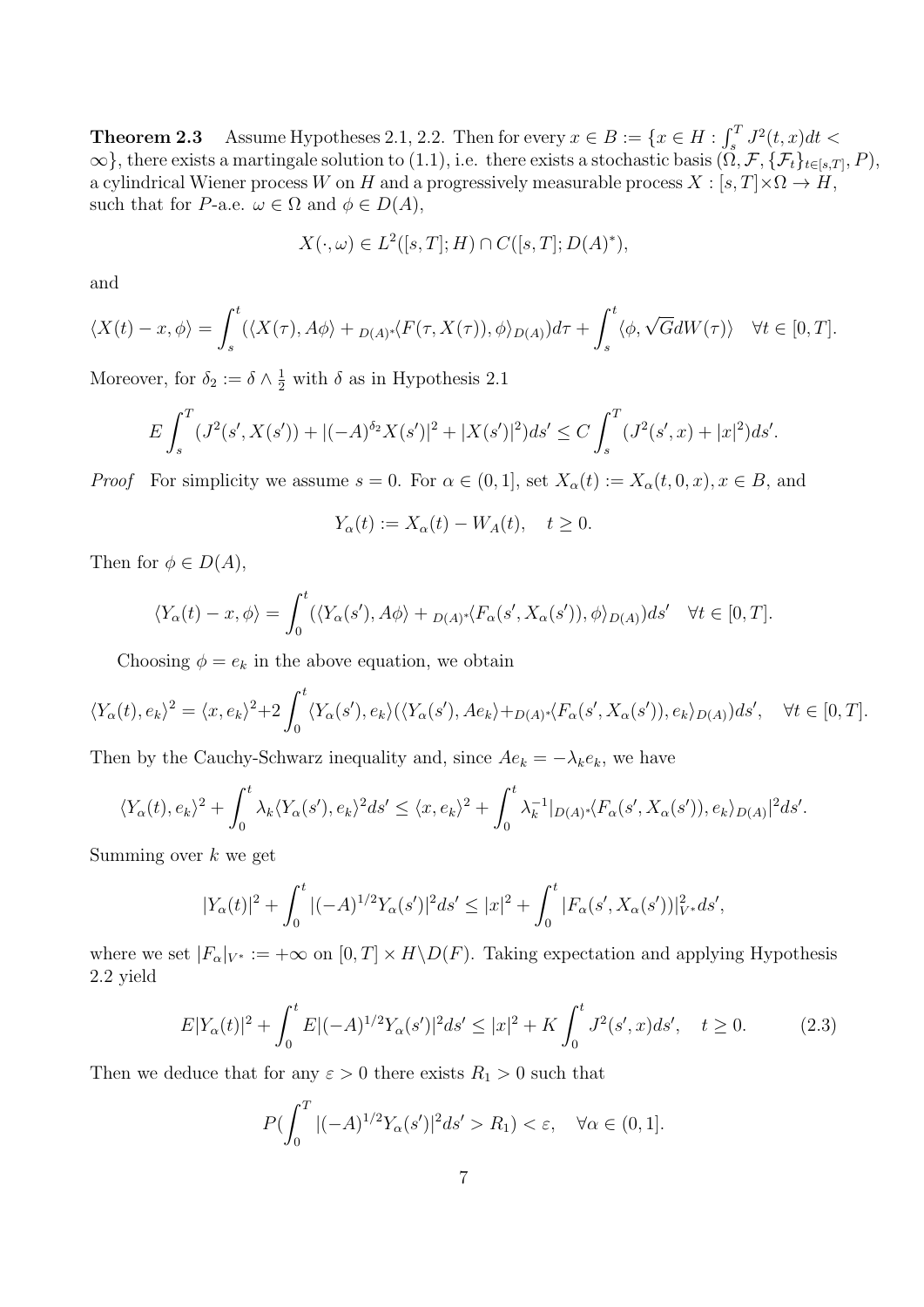Since by Hypothesis 2.2 we have

$$
E\int_0^T |F_\alpha(s', X_\alpha(s'))|_{V^*}^2 ds' \le E\int_0^T J^2(s', X_\alpha(s'))ds' \le \int_0^T J^2(s', x)ds',\tag{2.4}
$$

and

$$
E\int_0^T |(-A)Y_{\alpha}(s')|_{V^*}^2 ds' = E\int_0^T |(-A)^{1/2}Y_{\alpha}(s')|^2 ds',
$$

we deduce that for any  $\varepsilon > 0$  there exists  $R_2 > 0$  such that

$$
P\left(\int_0^T \left|\frac{dY_{\alpha}}{dt}\right|_{V^*}^2 ds' > R_2\right) < \varepsilon \quad \forall \alpha \in (0, 1].
$$

Then by the compactness Theorems 2.1 and 2.2 in [FG95], the laws of  $X_{\alpha} = Y_{\alpha} + W_A$  are tight in  $L^2([0,T]; H) \cap C([0,T]; D(A)^*)$ . Thus, by Skorokhod's representation theorem there  $\hat{X}_k$ ,  $k = 1, 2, 3, \dots$  in  $L^2([0, T]; H) \cap$  $C([0, T]; D(A)^*)$ , on some probability space  $(\hat{\Omega}, \hat{\mathcal{F}}, \hat{P})$ , such that  $\hat{X}_k$  converges almost surely  $\lim L^2([0,T]; H) \cap C([0,T]; D(A)^*)$  to a random element  $\hat{X}$  for  $k \to \infty$  and the distributions of  $\hat{X}_k$  and  $X_{\frac{1}{n_k}}$  coincide. Then the second inequality in (2.4) holds for  $\hat{X}_k$  and  $\hat{X}$  by the lower semicontinuity of *J*. Define for  $\phi \in D(A)$ ,

$$
\hat{M}_k(\phi)(t) := \langle \hat{X}_k(t) - x, \phi \rangle - \int_0^t \langle \hat{X}_k(s'), A\phi \rangle ds' - \int_0^t D(A)^{\ast} \langle F_{1/n_k}(s', \hat{X}_k(s')), \phi \rangle_{D(A)} ds'.
$$

 $\hat{M}_k(\phi)$  is a family of martingales with respect to the filtration

$$
\mathcal{G}_t^k = \sigma(\hat{X}_k(r), r \le t).
$$

For all  $r \leq t \in [0, T]$  and all bounded continuous functions  $\varphi$  on  $L^2([0, r]; H) \cap C([0, r]; D(A)^*)$ we have

$$
\hat{E}((\hat{M}_k(\phi)(t) - \hat{M}_k(\phi)(r))\varphi(\hat{X}_k|_{[0,r]})) = 0,
$$

and

$$
\hat{E}[(\hat{M}_k(\phi)(t)^2 - \hat{M}_k(\phi)(r)^2 - \int_r^t |\sqrt{G}\phi|_H^2 ds')\varphi(\hat{X}_k|_{[0,r]})] = 0.
$$

By the Burkholder-Davis-Gundy inequality we have that for  $1 < p < \infty$  there exists  $C_p \in (0, \infty)$ such that

$$
\sup_{k} \hat{E} |\hat{M}_k(\phi)(t)|^{2p} \le C_p \hat{E} (\int_0^t |\sqrt{G}\phi|_H^2 dr)^p < \infty.
$$
\n(2.5)

Now we prove the following estimate: for fixed  $\eta > 0$ 

$$
\hat{E}\int_0^t |_{D(A)^*}\langle F_\eta(s',\hat{X}_k(s')) - F_\eta(s',\hat{X}(s')), \phi\rangle_{D(A)}|ds' \to 0, \quad k \to \infty.
$$
\n(2.6)

Indeed, we set  $G_R(t,x) := D(A) \cdot \langle F_\eta(t,x), \phi \rangle_{D(A)} \chi_R(D(A) \cdot \langle F_\eta(t,x), \phi \rangle_{D(A)})$ , where  $\chi_R \in C_0^\infty$ :  $\mathbb{R} \to [0,1]$  is a cutoff function with  $\chi_R(r) = 1$  when  $|r| \leq R$  and  $\chi_R(r) = 0$  when  $|r| > 2R$ . Then by the dominated convergence theorem we obtain

$$
\lim_{k \to \infty} \hat{E} \int_0^t |G_R(s', \hat{X}_k(s')) - G_R(s', \hat{X}(s'))| ds' = 0.
$$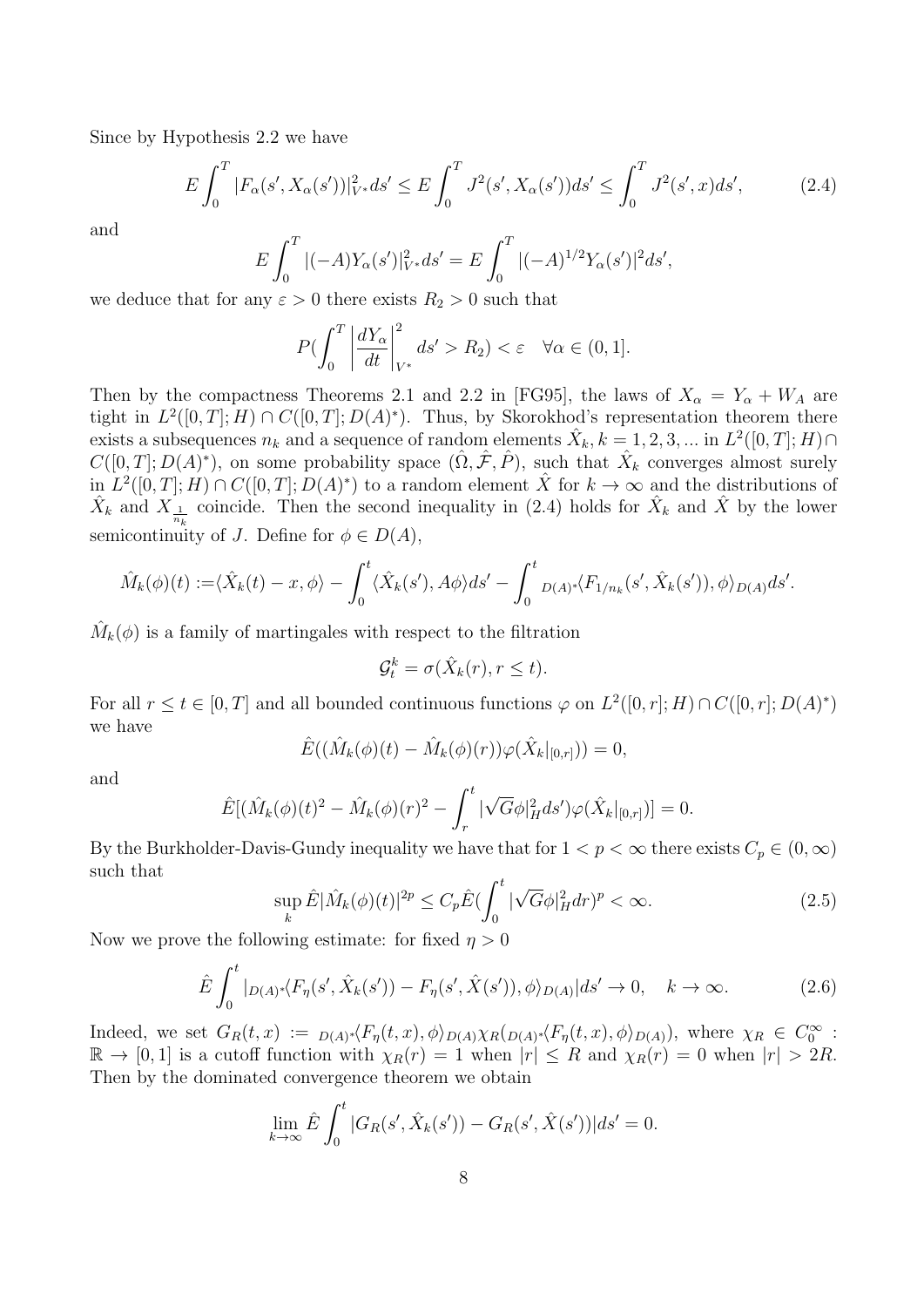Then we have

$$
\lim_{R \to \infty} \sup_{k} \hat{E} \int_{0}^{t} |_{D(A)^*} \langle F_{\eta}(s', \hat{X}_k(s')), \phi \rangle_{D(A)} - G_R(s', \hat{X}_k(s'))| ds'
$$
\n
$$
\leq 2 \lim_{R \to \infty} \sup_{k} \hat{E} \int_{0}^{t} |_{D(A)^*} \langle F_{\eta}(s', \hat{X}_k(s')), \phi \rangle_{D(A)} | 1_{\{|_{D(A)^*} \langle F_{\eta}(s', \hat{X}_k(s')), \phi \rangle_{D(A)}| > R\}} ds'
$$
\n
$$
\leq C \lim_{R \to \infty} \sup_{k} \hat{E} \int_{0}^{t} J^2(s', \hat{X}_k(s')) ds'/R = 0,
$$

where we used Hypothesis 2.2 in the second inequality and  $(2.4)$  to deduce the last convergence. The above convergence also holds for  $\hat{X}$ . Combining the above estimates (2.6) follows.

By Hypothesis 2.2 we have

$$
\hat{E} \int_{0}^{t} |_{D(A)^{*}} \langle F_{1/n_{k}}(s', \hat{X}_{k}(s')) - F(s', \hat{X}(s')), \phi \rangle_{D(A)} |ds'
$$
\n
$$
\leq \hat{E} \int_{0}^{t} |_{D(A)^{*}} \langle F_{1/n_{k}}(s', \hat{X}_{k}(s')) - F(s', \hat{X}_{k}(s')), \phi \rangle_{D(A)} |ds'
$$
\n
$$
+ \hat{E} \int_{0}^{t} |_{D(A)^{*}} \langle F(s', \hat{X}_{k}(s')) - F_{\eta}(s', \hat{X}_{k}(s')), \phi \rangle_{D(A)} |ds'
$$
\n
$$
+ \hat{E} \int_{0}^{t} |_{D(A)^{*}} \langle F(s', \hat{X}(s')) - F_{\eta}(s', \hat{X}(s')), \phi \rangle_{D(A)} |ds'
$$
\n
$$
+ \hat{E} \int_{0}^{t} |_{D(A)^{*}} \langle F_{\eta}(s', \hat{X}_{k}(s')) - F_{\eta}(s', \hat{X}(s')), \phi \rangle_{D(A)} |ds'
$$
\n
$$
\leq C \hat{E} \int_{0}^{t} \frac{1}{n_{k}} J^{2}(s', \hat{X}_{k}(s')) ds' + C \hat{E} \int_{0}^{t} \eta J^{2}(s', \hat{X}_{k}(s')) ds' + C \hat{E} \int_{0}^{t} (\eta J^{2}(s', \hat{X}(s')) ds'
$$
\n
$$
+ \hat{E} \int_{0}^{t} |_{D(A)^{*}} \langle F_{\eta}(s', \hat{X}_{k}(s')) - F_{\eta}(s', \hat{X}(s')), \phi \rangle_{D(A)} |ds'
$$
\n
$$
\to 0, k \to \infty,
$$

where in the second inequality we use Hypothesis 2.2 and the last convergence follows by  $(2.4)$ for  $\hat{X}_k$  and  $\hat{X}$  and (2.6). In fact, we could choose  $\eta_0$  small enough such that the second term and the third term in the right hand side of last inequality converge to 0. Then for such  $\eta_0$  we could find *k* large enough such that the first term and the last term converge to 0. Then by  $(2.5)$  and  $(2.7)$  we obtain

$$
\lim_{k \to \infty} \hat{E} |\hat{M}_k(\phi)(t) - M(\phi)(t)| = 0
$$

and

$$
\lim_{k \to \infty} \hat{E} |\hat{M}_k(\phi)(t) - M(\phi)(t)|^2 = 0,
$$

where

$$
M(\phi)(t) := \langle \hat{X}(t) - x, \phi \rangle - \int_0^t \langle \hat{X}(s'), A\phi \rangle ds' - \int_0^t \langle F(s, \hat{X}(s')), \phi \rangle ds'.
$$

Taking the limit we obtain that for all  $r \le t \in [0, T]$  and all bounded continuous functions  $\varphi$ on  $L^2([0, r]; H) \cap C([0, r]; D(A)^*)$ 

$$
\hat{E}((M(\phi)(t) - M(\phi)(r))\varphi(\hat{X}\restriction_{[0,r]})) = 0.
$$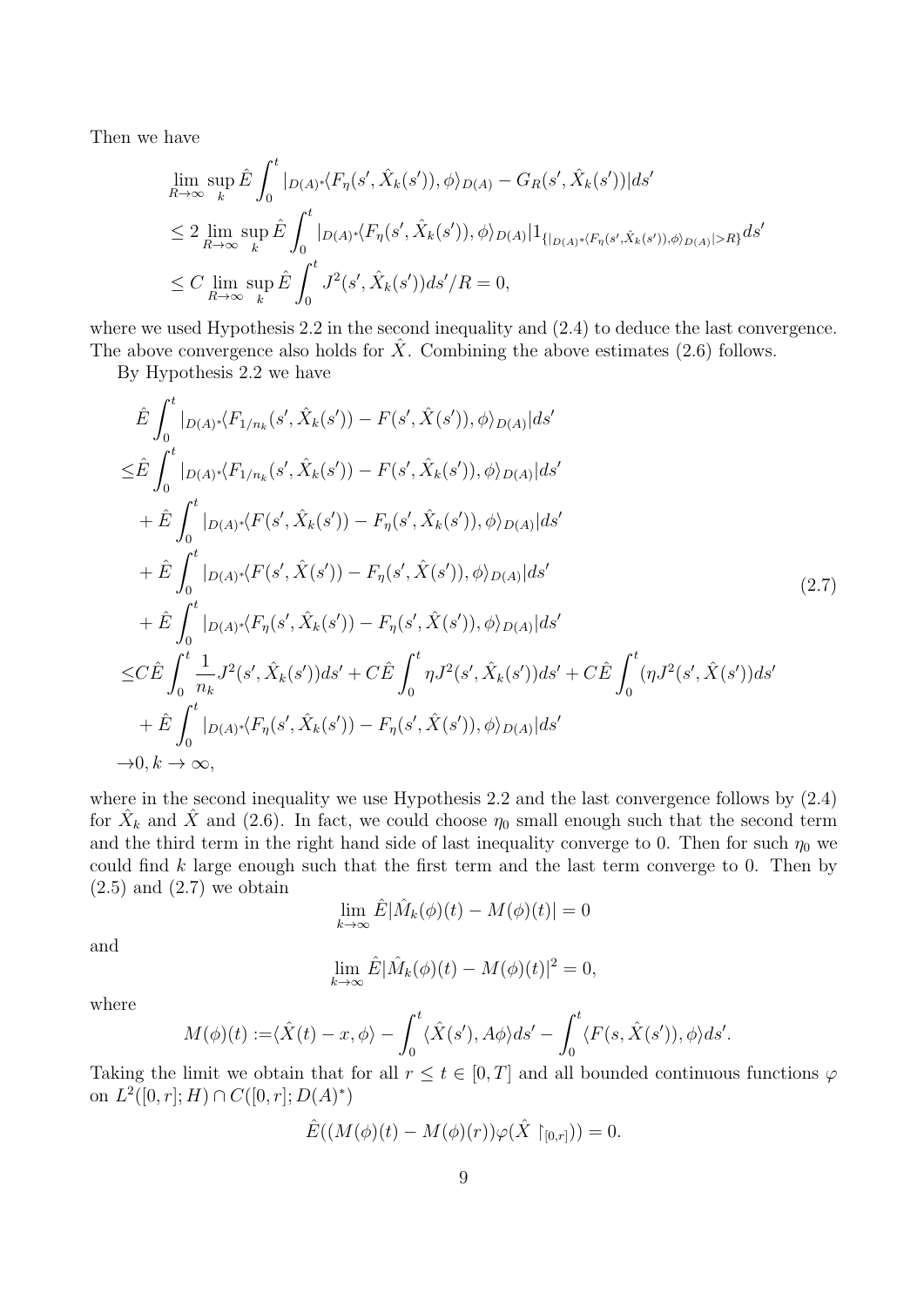and

$$
\hat{E}((M(\phi)(t)^{2} - M(\phi)(r)^{2} - \int_{r}^{t} |\sqrt{G}v|_{H}^{2} ds)\varphi(\hat{X} \restriction_{[0,r]})) = 0.
$$

Thus the existence of a martingale solution for (1.1) follows by a martingale representation theorem (cf. [DZ92, Theorem 8.2],  $[0.05,$  Theorem 2]). The last inequality follows by  $(2.1)$ , (2.3), (2.4) and the lower semicontinuity of  $J^2 + |(-A)^{\delta_2} \cdot |^2 + | \cdot |^2$ . — Процессиональные производствование и производствование и производствование и производствование и производст<br>В 1990 году в 1990 году в 1990 году в 1990 году в 1990 году в 1990 году в 1990 году в 1990 году в 1990 году в Set

$$
P_{s,t}\varphi(x):=E[\varphi(X(t,s,x))],\quad 0\leq s
$$

and

$$
\mu_t(dx) := (P_{s,t})^* \zeta(dx),
$$

where  $\zeta \in \mathcal{P}(H)$  such that

$$
\int_s^T \int_H (J^2(s',x) + |x|^2) \zeta(dx) ds' < \infty.
$$

Now Itô's formula implies that this is a solution to the corresponding Fokker-Planck equation, i.e.  $\forall u \in D(L_0)$ 

$$
\int_{H} u(t, y)\mu_t(dy) = \int_{H} u(s, y)\zeta(dy) + \int_{s}^{t} ds' \int_{H} L_0 u(s', y)\mu_{s'}(dy), \text{ for all } t \in [s, T].
$$

# **3 Existence of solutions to the Fokker-Planck equation**

In this section we prove directly the existence of solutions for the Fokker-Planck equation (1.3) under the same conditions as in Section 2.

Set

$$
W_A(t,s) = \int_s^t e^{(t-s')A} \sqrt{G} dW(s'), \quad t \ge s.
$$

The Kolmogorov operator  $L_\alpha$  corresponding to (2.2) is given by

$$
L_{\alpha}u(t,x) := D_t u(t,x) + \frac{1}{2} \text{Tr}[GD^2 u(t,x)] + \langle x, ADu(t,x) \rangle
$$
  
+ 
$$
D(A)^*\langle F_{\alpha}(t,x), Du(t,x) \rangle_{D(A)}, \ (t,x) \in [0,T] \times H, \quad u \in D(L_0).
$$

Fix  $s \in [0, T)$  and set

$$
\mu_t^{\alpha}(dx) := (P_{s,t}^{\alpha})^* \zeta(dx),
$$

where  $\zeta \in \mathcal{P}(H)$  is the initial condition, at  $t = s$ .

Now Itô's formula implies that this is a solution to the corresponding Fokker-Planck equation, i.e.  $\forall u \in D(L_0)$ 

$$
\int_H u(t,y)\mu_t^{\alpha}(dy) = \int_H u(s,y)\zeta(dy) + \int_s^t ds' \int_H L_{\alpha}u(s',y)\mu_{s'}^{\alpha}(dy), \text{ for all } t \in [s,T], \qquad (3.1)
$$

**Theorem 3.1** Assume Hypotheses 2.1, 2.2 and let  $\zeta \in \mathcal{P}(H)$  be such that

$$
\int_{s}^{T} \int_{H} (J^2(s', x) + |x|^2) \zeta(dx) ds' < \infty.
$$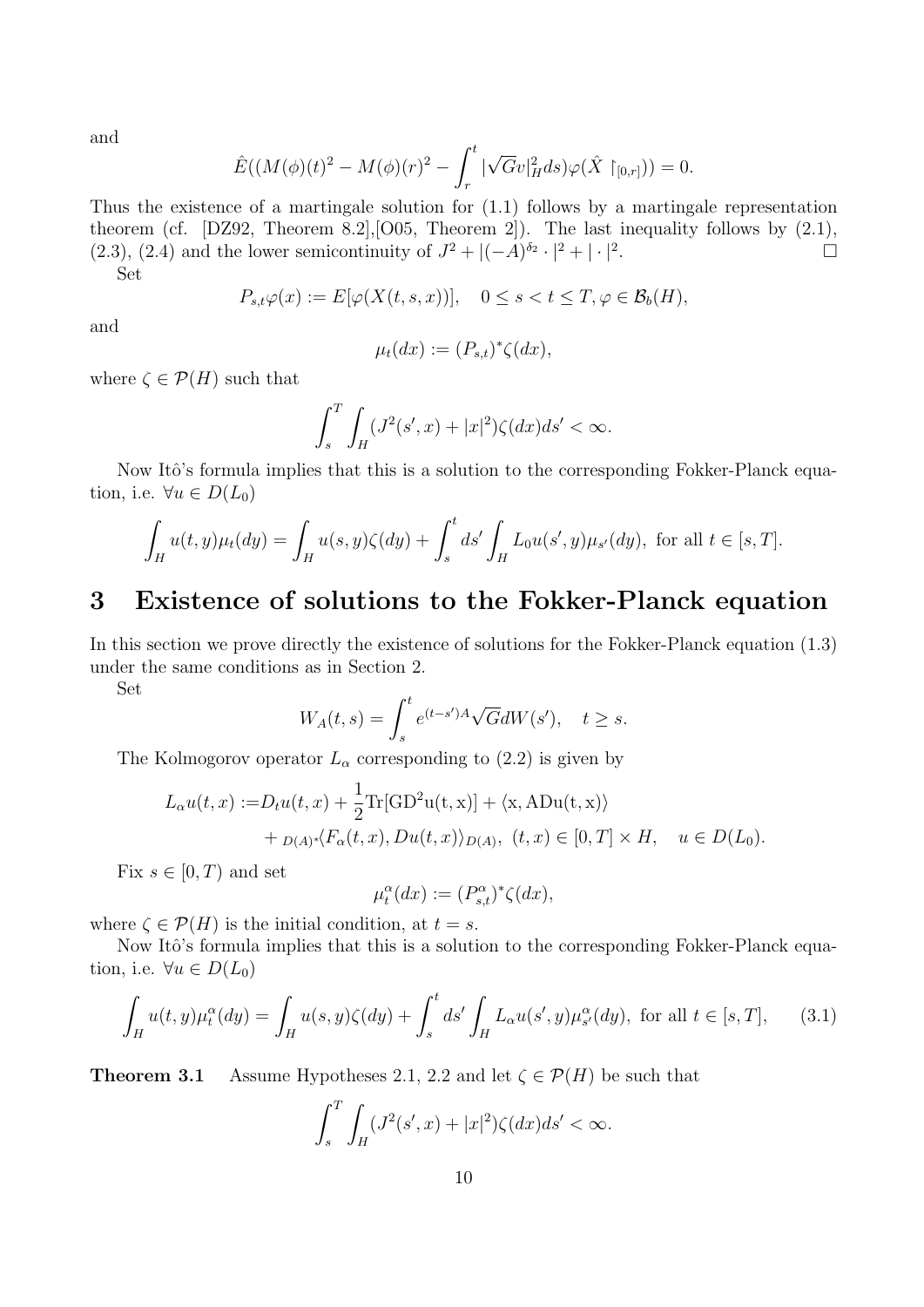Then there exists a solution  $\mu_t(dx)dt$  to the Fokker-Planck equation (1.3) such that

$$
\sup_{t\in[s,T]}\int_H|x|^2\mu_t(dx)<\infty,
$$

and

$$
t\mapsto \int_H u(t,x)\mu_t(dx)
$$

is continuous on [ $s, T$ ] for all  $u \in D(L_0)$ . Finally, for some  $C > 0$  and for  $\delta_2 := \delta \wedge \frac{1}{2}$  with  $\delta$  as in Hypothesis 2.1 one has

$$
\int_{s}^{T} \int_{H} (J^{2}(s', x) + |(-A)^{\delta_{2}}x|^{2} + |x|^{2}) \mu_{s'}(dx) ds' \le C \int_{s}^{T} \int_{H} (J^{2}(s', x) + |x|^{2}) \zeta(dx) ds'. \tag{3.2}
$$

*Proof* For  $\alpha \in (0,1]$ , set  $X_{\alpha}(t) := X_{\alpha}(s,t,x), x \in H$ , and

$$
Y_{\alpha}(t) := X_{\alpha}(t) - W_{A}(t, s), \quad t \ge s.
$$

By the same arguments to obtain (2.3) we also have here that

$$
E|Y_{\alpha}(t)|^{2} + \int_{s}^{t} E|(-A)^{1/2}Y_{\alpha}(s')|^{2}ds' \le |x|^{2} + K\int_{s}^{t} J^{2}(s', x)ds', \quad t \ge s. \tag{3.3}
$$

Then for  $s \le t \le T$  we obtain

$$
E|X_{\alpha}(t)|^{2} \le 2|x|^{2} + 2K \int_{s}^{T} J^{2}(s', x)ds' + 2\kappa,
$$

where  $\kappa := \sup_{t \in [s,T]} E|W_A(t)|^2 < \infty$ . Now we integrate with respect to  $\zeta$  over  $x \in H$  and obtain for all  $s \le t \le T$  and some  $C \in (0, \infty)$  that

$$
\int_{H} |x|^2 \mu_t^{\alpha}(dx) \le C[1 + \int_s^T \int_H (J^2(s', x) + |x|^2) \zeta(dx) ds'].
$$
\n(3.4)

Hence we can use Prohorov' theorem (see [B07, Theorem 8.6.7]) to obtain that for each  $t \in [s, T]$ , there exists a sub-sequence  $\{\alpha_n\}$  (possibly depending on *t*) such that the measures  $\mu_t^{\alpha_n}$  converge *τ*<sub>*w*</sub>-weakly to a measure  $\tilde{\mu}_t \in \mathcal{P}(H)$  as  $n \to \infty$ , where  $\tau_w$  denotes the weak topology on *H*.

Now we have that for  $\varphi \in \mathcal{E}_A(H)$ , defined to be the set of all linear combinations of all real parts of functions of the form  $x \mapsto e^{i\langle x,h \rangle}, h \in D(A)$ ,

$$
t \mapsto \mu_t^{\alpha}(\varphi) := \int_H \varphi(x) \mu_t^{\alpha}(dx), \alpha \in (0, 1] \text{ are equicontinuous on } [s, T]. \tag{3.5}
$$

In fact, for  $s \le t_1 \le t_2 \le T$ 

$$
\begin{aligned} |\mu_{t_2}^{\alpha}(\varphi) - \mu_{t_1}^{\alpha}(\varphi)| &\leq & \frac{1}{2} \|\text{Tr}[\text{GD}^2 \varphi] \|_{\infty} |t_2 - t_1| \\ &+ |t_2 - t_1|^{1/2} \|AD\varphi\|_{\infty} (\int_{t_1}^{t_2} \int_H |x|^2 \mu_{s'}^{\alpha} (dx) ds')^{1/2} \\ &+ |t_2 - t_1|^{1/2} \|(-A)^{1/2} D\varphi\|_{\infty} (\int_{t_1}^{t_2} \int_H J^2(s', x) \zeta(dx) ds')^{1/2}, \end{aligned}
$$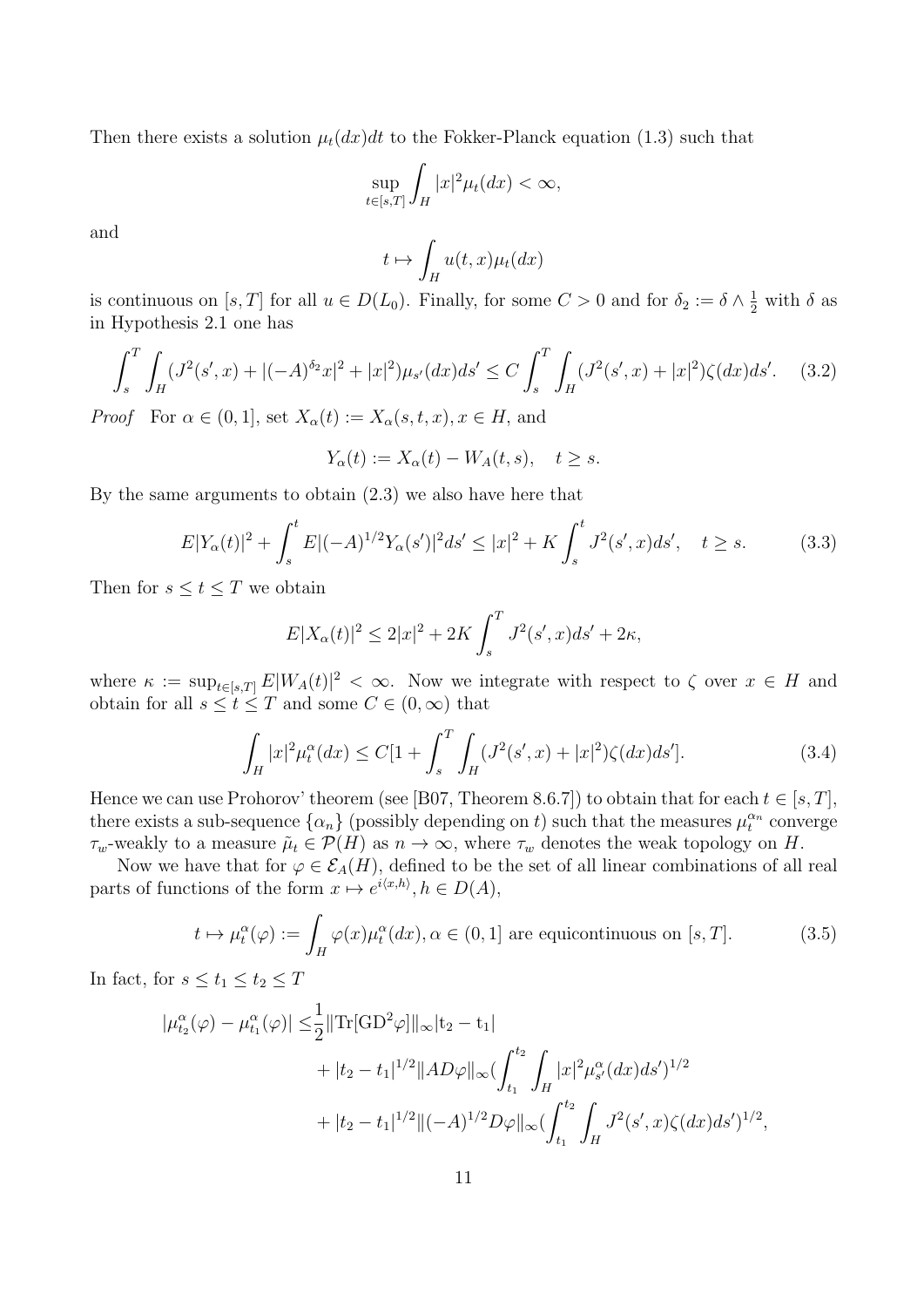where  $\|\cdot\|_{\infty}$  denotes the sup-norm on *H*. By (3.4) and Hypothesis 2.2, (3.5) follows.

Then by the same arguments as in the proof of [BDR10, Theorem 2.6], we can construct a measure  $\mu_t$  and a subsequence  $\{\alpha_n\}$  such that  $\mu_t^{\alpha_n}$  converge  $\tau_w$ -weakly to  $\mu_t$  for all  $t \in [0, T]$ . Indeed, by a diagonal argument we can choose  $\{\alpha_n\}$  such that  $\mu_t^{\alpha_n} \to \tilde{\mu}_t \tau_\omega$ -weakly as  $n \to \infty$ for every rational  $t \in [s, T]$ . Moreover (3.4) holds for  $\tilde{\mu}_t$  in place of  $\mu_t^{\alpha}$  for  $t \in [s, T] \cap \mathbb{Q}$ . Hence by [B07, Theorem 8.6.7], for each  $t \in [s, T] \setminus \mathbb{Q}$  there exists  $r_n(t) \in [s, T] \cap \mathbb{Q}, n \in \mathbb{N}$  converging to t and  $\mu_t \in \mathcal{P}(H)$  such that  $\tilde{\mu}_{r_n(t)} \to \mu_t \tau_w$ -weakly as  $n \to \infty$ . Now for fix  $t \in [s,T] \setminus \mathbb{Q}$ suppose  $\{\mu_t^{\alpha_n}\}\)$  does not weakly converge to  $\mu_t$ . Then by (3.4) and [B07, Theorem 8.6.7] there exists a subsequence  $\{\alpha_{n_k}\},\,\varphi\in\mathcal{E}_A(H)$  and  $\nu\in\mathcal{P}(H)$  such that  $\mu_t^{\alpha_{n_k}}\to\nu\tau_w$ -weakly as  $k\to\infty$ and  $\mu_t(\varphi) \neq \nu(\varphi)$ . On the other hand, for all  $n, k \in \mathbb{N}$ 

$$
|\nu(\varphi) - \mu_t(\varphi)| \leq |\nu(\varphi) - \mu_t^{\alpha_{n_k}}(\varphi)| + \sup_{l \in \mathbb{N}} |\mu_t^{\alpha_{n_l}}(\varphi) - \mu_{r_n(t)}^{\alpha_{n_l}}(\varphi)|
$$
  
+ 
$$
|\mu_{r_n(t)}^{\alpha_{n_k}}(\varphi) - \tilde{\mu}_{r_n(t)}(\varphi)| + |\tilde{\mu}_{r_n(t)}(\varphi) - \mu_t(\varphi)|.
$$

Letting  $k \to \infty$  and then  $n \to \infty$  it follows from (3.5) that  $\mu_t(\varphi) = \nu(\varphi)$ . Letting  $\mu_t := \tilde{\mu}_t$  for  $t \in [s, T] \cap \mathbb{Q}$ , we have that  $\mu_t^{\alpha_n}$  converge  $\tau_w$ -weakly to  $\mu_t$  for all  $t \in [0, T]$ .

(3.4) and Lebesgue's dominated convergence theorem imply that  $t \mapsto \int_H u(t,x)\mu_t(dx)$  is continuous on [ $s, T$ ] for all  $u \in D(L_0)$ .

Now for  $\delta_2 := \delta \wedge \frac{1}{2}$  with  $\delta$  as in Hypothesis 2.1 (iii) by (3.3) and (2.1) we obtain

$$
\int_{s}^{T} \int_{H} |(-A)^{\delta_2} x|^2 \mu_t^{\alpha}(dx) dt \le C[1 + \int_{s}^{T} \int_{H} (J(s', x)^2 + |x|^2) \zeta(dx) ds'],
$$
\n(3.6)

which implies that  $\mu_t^{\alpha_n}(dx)dt$  converge weakly to  $\mu_t(dx)dt$  on  $[s,T] \times H$  by the compactness of  $(-A)^{-\delta_2}$ . Now (3.2) follows from (3.4), (3.6) and the lower semicontinuity of  $J^2+|(-A)^{\delta_2}\cdot|^2+|\cdot|^2$ .

It remains to prove that  $\mu_t(dx)dt$  solves the Fokker-Planck equation (1.3). Since every  $h \in$  $C^1([0, T]; D(A))$  can be written as a uniform limit of piecewise affine  $h_n \in C([0, T]; D(A)), n \in$ N, it follows by (3.2) and linearity that  $\mu_t(dx)dt$  satisfies the Fokker-Planck equation (1.3) if and only if it does so for all  $u \in D(L_0)$  such that  $u(t,x) = \phi(t)e^{i\langle h(t),x \rangle}, x \in H, t \in [0,T],$ with  $\phi \in C^1([0,T])$ ,  $\phi(T) = 0$  and piecewise affine  $h \in C([0,T]; D(A))$ . Fix such a function  $u \in D(L_0)$ , by (3.1) we have

$$
\int_s^T \int_H L_{\alpha_n} u(t, x) \mu_t^{\alpha_n}(dx) dt = - \int_s^T u(s, x) \zeta(dx),
$$

with  $\alpha_n$  as above.

Since we already know that  $\mu_t^{\alpha_n}(dx)dt \to \mu_t(dx)dt$  weakly and since the coefficient of the second order part of  $L_{\alpha_n}$  is just *G* (hence independent of *n*), it now suffices to prove that for all *g* ∈ *C*<sub>*b*</sub>([*s*, *T*] × *H*) and all piecewise affine *h* ∈ *C*([0, *T*]; *D*(*A*)),

$$
\lim_{n \to \infty} \int_s^T \int_H F_{\alpha_n}^h(t, x) g(t, x) \mu_t^{\alpha_n}(dx) dt = \int_s^T \int_H F^h(t, x) g(t, x) \mu_t(dx) dt, \tag{3.7}
$$

where

$$
F_{\alpha}^{h}(t,x) := D(A)^{*}\langle F_{\alpha}(t,x), h(t) \rangle_{D(A)} + \frac{\langle Ah(t), x \rangle}{1 + \alpha |\langle Ah(t), x \rangle|},
$$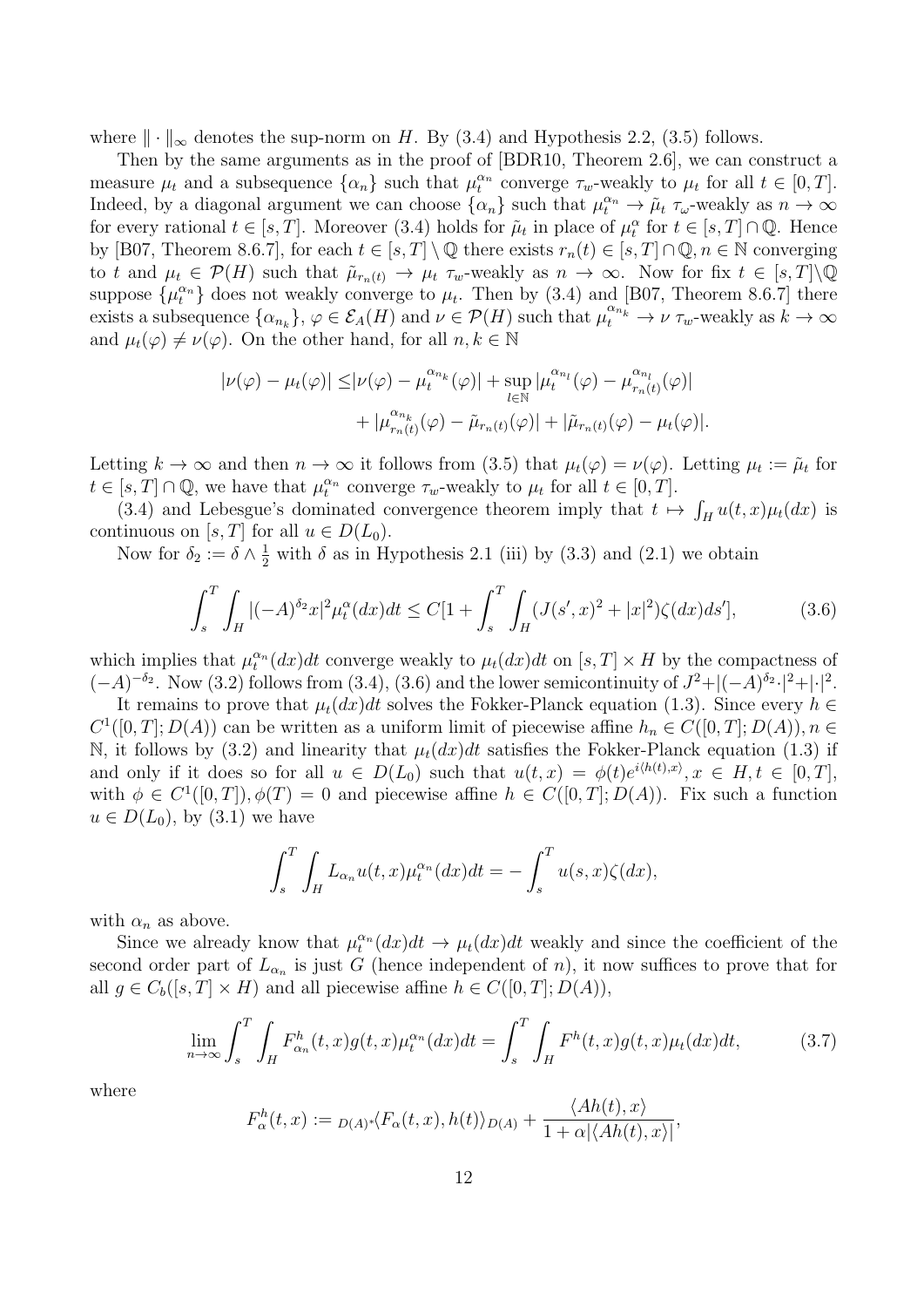$$
F^h(t,x) := D(A)^*\langle F(t,x), h(t) \rangle_{D(A)} + \langle Ah(t), x \rangle.
$$

For  $\eta \in (0,1]$  we have

$$
\begin{split}\n&\left|\int_{s}^{T} \int_{H} F_{\alpha_{n}}^{h}(t,x)g(t,x)\mu_{t}^{\alpha_{n}}(dx)dt - \int_{s}^{T} \int_{H} F^{h}(t,x)g(t,x)\mu_{t}(dx)dt\right| \\
&\leq& \|g\|_{\infty} \int_{s}^{T} \int_{H} |F_{\alpha_{n}}^{h}(t,x) - F^{h}(t,x)|\mu_{t}^{\alpha_{n}}(dx)dt \\
&+ \|g\|_{\infty} \int_{s}^{T} \int_{H} |F^{h}(t,x) - F^{h}_{\eta}(t,x)|\mu_{t}^{\alpha_{n}}(dx)dt \\
&+ \|g\|_{\infty} \int_{s}^{T} \int_{H} |F^{h}(t,x) - F^{h}_{\eta}(t,x)|\mu_{t}(dx)dt \\
&+ \int_{s}^{T} \int_{H} F^{h}_{\eta}(t,x)g(t,x)\mu_{t}^{\alpha_{n}}(dx)dt - \int_{s}^{T} \int_{H} F^{h}_{\eta}(t,x)g(t,x)\mu_{t}(dx)dt].\n\end{split} \tag{3.8}
$$

By Hypothesis 2.2 we have for all  $\alpha, \beta \in (0, 1]$ 

$$
\int_{s}^{T} \int_{H} |F_{\beta}^{h}(t,x) - F^{h}(t,x)| \mu_{t}^{\alpha}(dx)dt \leq \beta C(h) \int_{s}^{T} \int_{H} (J^{2}(t,x) + |x|^{2}) \mu_{t}^{\alpha}(dx)dt
$$
\n
$$
\leq \beta C(h)C(1 + \int_{s}^{T} \int_{H} (J^{2}(t,x) + |x|^{2})\zeta(dx)dt),
$$
\n(3.9)

where *C* is a constant independent of  $\alpha$ ,  $\beta$  and we used Hypothesis 2.2 and (3.4) in the last step. This implies that if  $n \to \infty$  and  $\eta \to 0$  the first two terms in (3.8) converge to zero. Since (3.9) holds for  $\mu_t$  in place of  $\mu_t^{\alpha}$ , we deduce that the third term converges to zero if  $\eta \to 0$ . Now we consider the last summand. Since  $F_{\eta}^h$  is continuous on  $[s,T] \times H$  by our assumption, there exists a continuous function  $\tilde{G}_R$  on  $[s, T] \times H$  satisfying  $\|\tilde{G}_R\|_{\infty} \leq R$ , and  $\tilde{G}_R(t, x) = F_{\eta}^h(t, x)$ on  $B_R$ , for  $B_R := \{ |F_{\eta}^h| \leq R \}$ . By the weak convergence we obtain

$$
\lim_{n \to \infty} \int_s^T \int_H \tilde{G}_R(t,x) g(t,x) \mu_t^{\alpha_n}(dx) dt = \int_s^T \int_H \tilde{G}_R(t,x) g(t,x) \mu_t(dx) dt.
$$

By the above estimate we get

$$
\int_{s}^{T} \int_{H} |\tilde{G}_{R}(t,x) - F_{\eta}^{h}(t,x)| \mu_{t}^{\alpha_{n}}(dx)dt
$$
  
\n
$$
\leq CR \int_{B_{R}^{c}} \mu_{t}^{\alpha_{n}}(dx)dt + CC(h) \int_{B_{R}^{c}} (|F_{\eta}(t,x)|_{V^{*}} + |x|) \mu_{t}^{\alpha_{n}}(dx)dt
$$
  
\n
$$
\leq CR^{-1} \int_{s}^{T} \int_{H} (J^{2}(t,x) + |x|^{2}) \mu_{t}^{\alpha_{n}}(dx)dt + C\gamma(h) \int_{B_{R}^{c}} (J(t,x) + |x|) \mu_{t}^{\alpha_{n}}(dx)dt,
$$

where in the last inequality we used Hypothesis 2.2. Then the last summand converges to zero if  $R \to \infty$  and  $n \to \infty$ . Hence (3.7) is verified and the assertion follows. □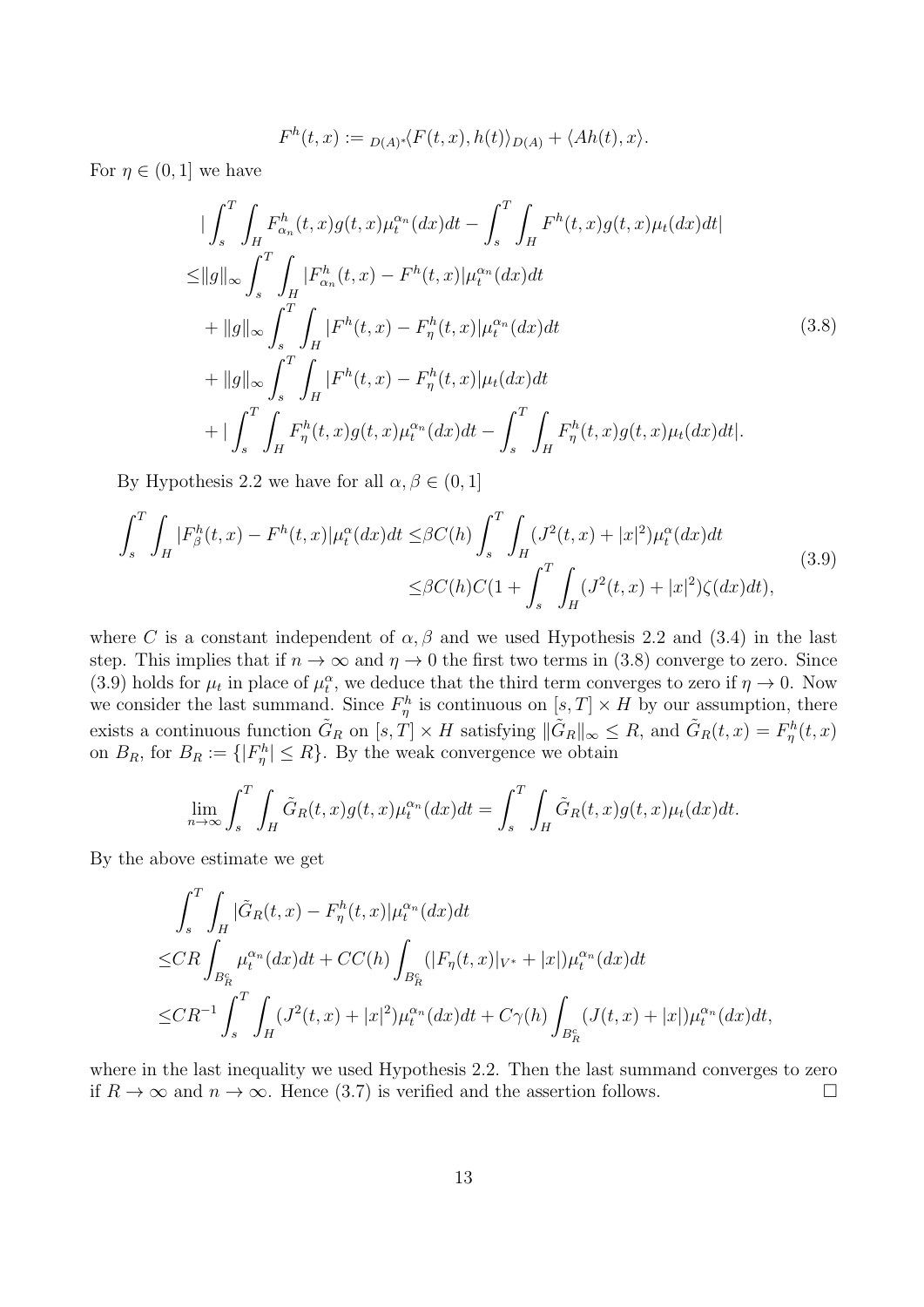# **4 Application**

Consider the stochastic semilinear partial differential equation

$$
dX(t) = \left(\frac{\partial^2}{\partial \xi^2} X(t) + f(t, X(t)) + \frac{\partial}{\partial \xi} g(t, X(t))\right)dt + \sqrt{G}dW(t),\tag{4.1}
$$

with Dirichlet boundary condition

$$
X(t,0) = X(t,1) = 0, t \in [0,T],
$$
\n(4.2)

and the initial condition

$$
X(0) = x,\tag{4.3}
$$

on  $H = L^2(0, 1) := L^2((0, 1), d\xi)$ , with  $d\xi$  = Lebesgue measure. Here  $f, g : (0, 1) \times [0, T] \times \mathbb{R} \to \mathbb{R}$ are functions such that for every  $\xi \in (0,1)$  the maps  $f(\xi, \cdot, \cdot), g(\xi, \cdot, \cdot)$  are continuous on  $[0, T] \times \mathbb{R}$ and satisfy the following conditions:

(f1) There exist  $m \in \mathbb{N}$  (without loss of generality  $m \geq 2$ ) and a nonnegative function  $c_1 \in$ *L*<sup>2</sup>(0*,T*) such that for all  $t \in [0, T]$ ,  $z \in \mathbb{R}, \xi \in (0, 1)$ 

$$
|f(\xi, t, z)| \le c_1(t)(1 + |z|^m).
$$

(f2) There exists a nonnegative function  $c_2 \in L^1(0,T)$  and  $m_1 \in (0,\infty)$  such that for all  $t \in [0, T], z_1, z_2 \in \mathbb{R}, \xi \in (0, 1)$ 

$$
(f(\xi, t, z_1 + z_2) - f(\xi, t, z_1))z_2 \le c_2(t)(|z_2|^2 + |z_1|^{m_1} + 1).
$$

(g1) The function *g* is of the form  $g(\xi, t, z) = g_1(\xi, t, z) + g_2(t, z)$ , where  $g_1$  and  $g_2$  are Borel functions of  $(\xi, t, z) \in (0, 1) \times [0, T] \times \mathbb{R}$  and of  $(t, z) \in [0, T] \times \mathbb{R}$ , respectively. The function *g*<sup>1</sup> satisfies a linear growth and the function *g*<sup>2</sup> a quadratic growth condition, i.e. there is a constant *K* such that

$$
|g_1(\xi, t, z)| \le K(1+|z|), \quad |g_2(t, z)| \le K(1+|z|^2),
$$

for all  $t \in [0, T]$ ,  $\xi \in (0, 1)$ ,  $z \in \mathbb{R}$ .

(g2) *g* is a locally Lipschitz function with linearly growing Lipschitz constant, i.e. there exists a constant *L* such that

$$
|g(\xi, t, z_1) - g(\xi, t, z_2)| \le L(1 + |z_1| + |z_2|)|z_1 - z_2|,
$$

for all  $t \in [0, T]$ ,  $\xi \in (0, 1)$ ,  $z_1, z_2 \in \mathbb{R}$ .

**Example 4.0** Now we give examples for *f* satisfying (f1) (f2). Let  $f : (0,1) \times [0,T] \times \mathbb{R} \to \mathbb{R}$ be a function such that for every  $\xi \in (0,1)$  the maps  $f(\xi, \cdot, \cdot)$  are continuous on  $[0, T] \times \mathbb{R}$ . Moreover  $f = f_1 + f_2$  satisfies the polynomial growth condition (f1) for some  $m \geq 2$  and there exists a constant *C* such that

$$
f_1(\xi, t, \cdot) \in C^1(\mathbb{R}), \quad \partial_z f_1(\xi, t, z) \le C, \quad (\xi, t, z) \in (0, 1) \times [0, T] \times \mathbb{R},
$$
  

$$
f_2(\xi, t, z)z \le C[1 + |z|^2], \quad |f_2(\xi, t, z)| \le C(1 + |z|^{2 - \frac{1}{m}}) \quad (\xi, t, z) \in (0, 1) \times [0, T] \times \mathbb{R}.
$$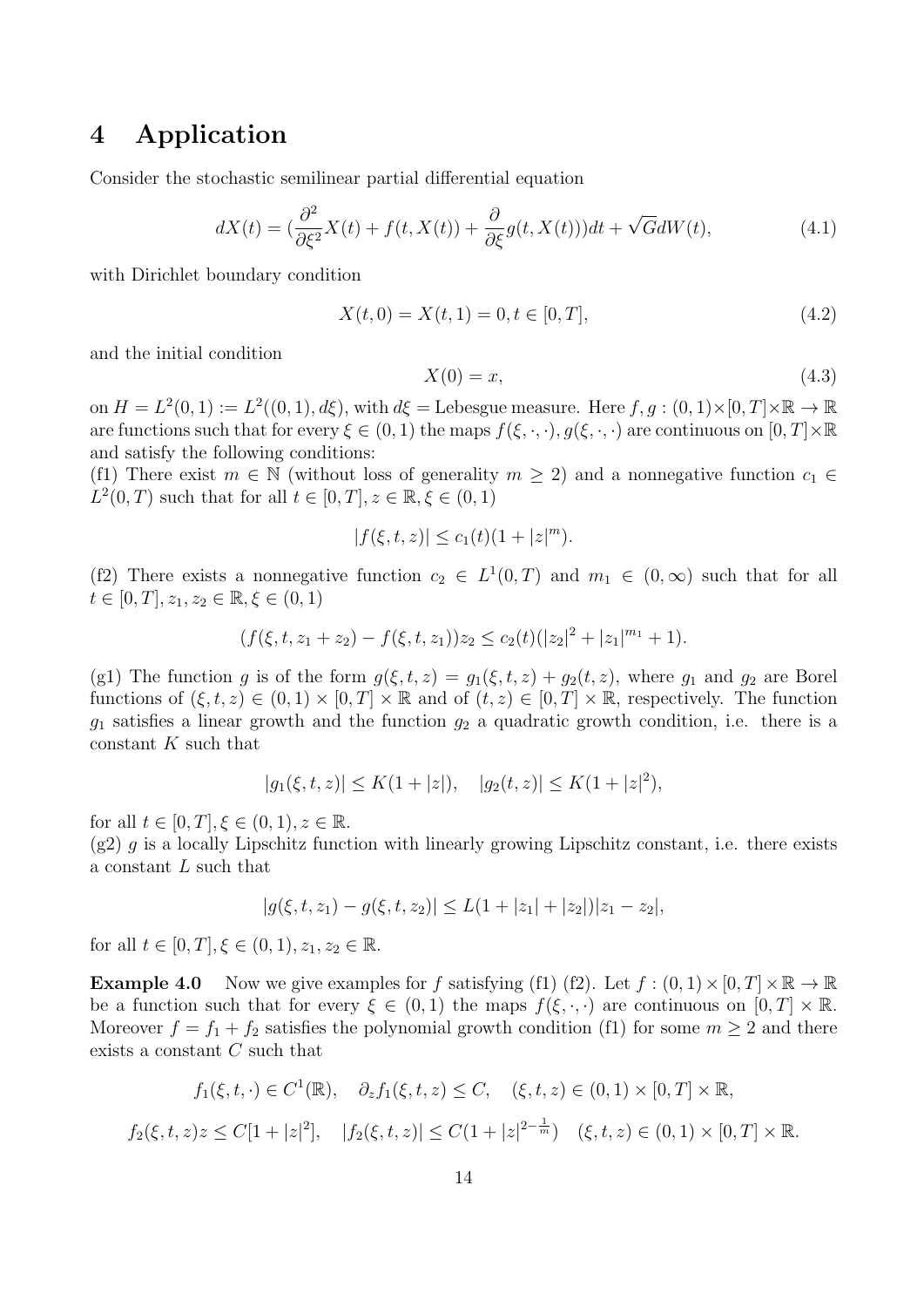It immediately follows from the mean value theorem that  $f_1$  satisfies (f2). Now we check (f2) for  $f_2$ : for  $t \in [0, T]$ ,  $z_1, z_2 \in \mathbb{R}, \xi \in (0, 1)$ 

$$
(f_2(\xi, t, z_1 + z_2) - f_2(\xi, t, z_1))z_2 \le f_2(\xi, t, z_1 + z_2)(z_1 + z_2) - f_2(\xi, t, z_1 + z_2)z_1 + (1 + |z_1|^2)|z_2|
$$
  
\n
$$
\le C + C(z_1 + z_2)^2 + C(1 + |z_1 + z_2|^{2 - \frac{1}{m}})|z_1| + (1 + |z_1|^m)|z_2|
$$
  
\n
$$
\le |z_2|^2 + C(1 + |z_1|^{2m}).
$$

Let  $A: D(A) \subset H \to H$  be defined by

$$
Ax(\xi) = \frac{\partial^2}{\partial \xi^2} x(\xi), \xi \in (0, 1), \quad D(A) = H^2(0, 1) \cap H_0^1(0, 1).
$$

Then  $V = H_0^1(0, 1)$ . Let  $D(F) := [0, T] \times L^{2m}(0, 1)$  and for  $(t, x) \in D(F)$ 

$$
F := F_1 + F_2, \quad F_1(t, x)(\xi) := f(\xi, t, x(\xi)), \quad F_2(t, x)(\xi) := \partial_{\xi} g(\xi, t, x(\xi)), \xi \in (0, 1),
$$

where  $F_2$  takes values in  $V^*$ .

Finally, let  $G \in L(H)$  be symmetric, nonnegative and such that  $G^{-1} \in L(H)$  and there exist  $\theta, q \ge 0$  with  $\frac{1}{2q} + 2\theta < 1$  such that

$$
\|(\sum_{k} (A^{-\theta}\sqrt{G}(e_k))^2)^{1/2}\|_{L^q} < \infty,\tag{G.1}
$$

where  $\{e_k\}$  is an orthonormal basis of *H*.

If  $G = Id$ , (G.1) is obviously satisfied. By (G.1), [B97, Corollary 3.5] and [D04, Exercise 2.16] we know that  $W_A$  is a Gaussian random variable in  $C([0, T] \times [0, 1])$ .

It is easily checked that *A*, *G* satisfy Hypothesis 2.1 with  $\delta, \delta_1 \in (0, \frac{1}{4})$  $\frac{1}{4}$ .

For  $\alpha \in (0,1]$  and  $(t, x) \in [0,T] \times H$  we define  $F_{\alpha} : [0,T] \times H \rightarrow D(A)^{*}$ ,

$$
F_{\alpha} := F_1^{\alpha} + F_2, \quad F_1^{\alpha}(t, x)(\xi) := \frac{F_1(t, x)(\xi)}{1 + \alpha |F_1(t, x)(\xi)|}, \xi \in [0, 1].
$$

If  $F_1 \equiv 0$ , there exists a unique (probabilistically) strong solution to (4.1) by [G98, Theorem 2.1]. Since  $F_1^{\alpha}$  is bounded, by Girsanov's Theorem (cf. [MR99, Theorem 3.1], [DFPR12, Theorem 13]), we obtain that there exists a stochastic basis  $(\Omega, \mathcal{F}, \{\mathcal{F}_t\}_{t\in[0,T]}, P)$ , a cylindrical Wiener process *W* on *H* and a progressively measurable process  $X_\alpha : [s, T] \times \Omega \to H$  as in Hypothesis 2.2 (iii) satisfying the following stochastic differential equation

$$
dX_{\alpha}(t) = [AX_{\alpha}(t) + F_{\alpha}(t, X_{\alpha}(t))]dt + \sqrt{G}dW(t), X_{\alpha}(s) = x, s \le t,
$$
\n(4.4)

for all  $x \in H$ .

Define for  $m > 2$  as in (f1)

$$
J(t,x) := \begin{cases} 2(c_1(t) + K)(1 + |x|_{L^{2m}(0,1)}^m), & \text{if } (t,x) \in D(F) \\ +\infty, & \text{otherwise.} \end{cases}
$$

By (g1) we have

$$
|F_2(t,x)|_{V^*} \le 2K(1+|x|_{L^4}^2) \le J(t,x) < \infty \quad \forall (t,x) \in D(F) = [0,T] \times L^{2m}(0,1).
$$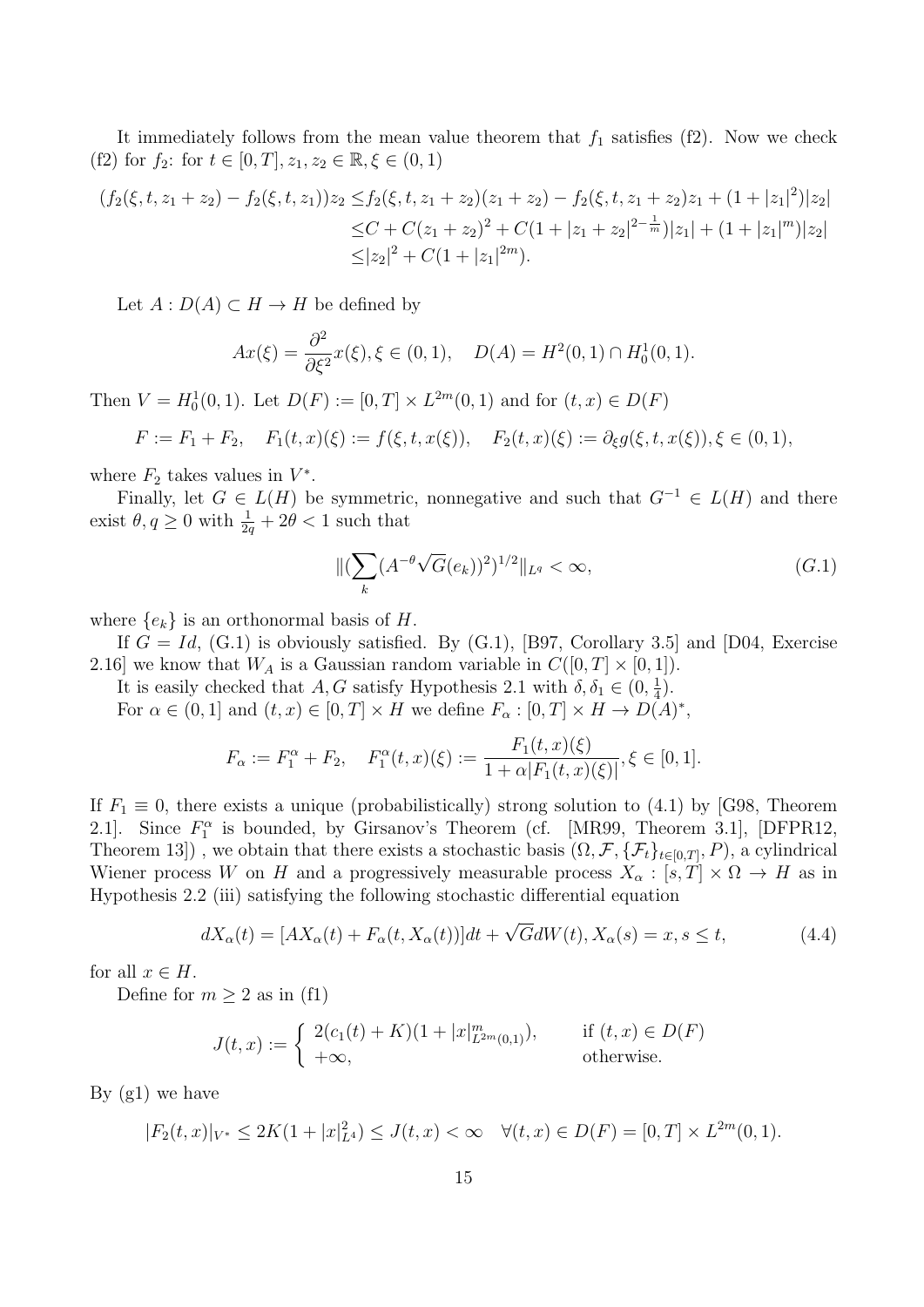By (f1) we obtain

$$
|F(t,x)|_{V^*} \le J(t,x) < \infty \quad \forall (t,x) \in D(F) = [0,T] \times L^{2m}(0,1).
$$

One also easily checks that  $F_\alpha$  satisfies Hypothesis 2.2 (i)-(iii). It remains to check the last part of Hypothesis 2.2 (iv), which, however, immediately follows from the following proposition.

**Proposition 4.1** For any  $s \in [0, T)$ , there exists  $C \in (0, \infty)$ , such that for  $\alpha \in (0, 1]$ ,  $x \in$  $L^{2m}(0,1)$ 

$$
E(|X_{\alpha}(t,s,x)|_{L^{2m}(0,1)}^{2m}) \leq C(1+|x|_{L^{2m}(0,1)}^{2m}), \quad \forall t \in [s,T].
$$

*Proof* Set  $Y_{\alpha}(t) := X_{\alpha}(t, s, x) - W_A(s, t), t \in [s, T]$ . Then we obtain for  $\phi \in D(A), t \in [s, T]$ 

$$
\langle Y_{\alpha}(t) - x, \phi \rangle = \int_{s}^{t} (\langle Y_{\alpha}(s'), A\phi \rangle +_{D(A)^{*}} \langle F_{\alpha}(s', X_{\alpha}(s')), \phi \rangle_{D(A)}) ds'. \tag{4.5}
$$

Since the trajectories of  $W_A$  can be approximated by functions  $W_A^n := (1 - \frac{1}{n}A)^{-1}W_A$  from  $C([s,T], H^2)$  in  $L^2([s,T], H) \cap C([s,T], H^{-2})$ , we can replace  $W_A$  by smooth functions  $W_A^n$ . Moreover, we can approximate *g* by smooth functions  $g_n := \varphi_n * \chi_n(g)$  for smooth functions  $\varphi_n$ on  $[0,1] \times \mathbb{R}$  with supp $\varphi_n \subset [-\frac{1}{n}]$  $\frac{1}{n}$ ,  $\frac{1}{n}$  $\frac{1}{n}$ <sup>2</sup> and  $\chi_n : \mathbb{R} \to [0, n]$  is a smooth function on R satisfying  $\chi_n(r) = r$  if  $|r| \leq n$ ,  $\chi_n(r) = 0$  if  $|r| > 2n$  and  $|\chi'_n| \leq C$  for a constant C independent of *n*. We also approximate *x* by smooth functions  $x_n$  such that  $|x_n|_{L^{2m}} \leq |x|_{L^{2m}}$ . Then each  $g_n$ has bounded derivative with respect to  $\xi$  and  $z$  and satisfies (g1), (g2) with  $K, L$  replaced by 2*K,* 3*CL* respectively. By a standard method ( see e.g. [GRZ09, Theorem 4.6]) we obtain that there exists a stochastic basis  $(\Omega, \mathcal{F}, \{\mathcal{F}_t\}, P)$  and a pair process  $(Y_\alpha^n, \bar{W}_A^n)$  such that

$$
Y_{\alpha}^{n} \in L^{\infty}([s, T], H) \cap L^{2}([s, T], H_{0}^{1}) \cap C([s, T], H^{-2}) \quad P-a.s.
$$

and  $\overline{W}_A^n$  has the same distribution as  $W_A^n$  and for  $\phi \in H_0^1, t \in [s, T]$ 

$$
\langle Y_{\alpha}^{n}(t) - x_{n}, \phi \rangle = \int_{s}^{t} \langle v \cdot \langle A\phi, Y_{\alpha}^{n}(s') \rangle_{V} + v \cdot \langle F_{1}^{\alpha}(s', Y_{\alpha}^{n}(s') + \bar{W}_{A}^{n}(s')) + F_{2}^{n}(s', Y_{\alpha}^{n}(s') + \bar{W}_{A}^{n}(s')), \phi \rangle_{V} ds',
$$
\n(4.6)

where  $F_2^n(t, x)(\xi) := \partial_{\xi}g_n(\xi, t, x(\xi))$ . Below we denote  $W_A^n$  as  $\bar{W}_A^n$  if there's no confusion. Now taking  $\phi = \lambda_k e_k$  and  $e_k$  as in (4.6) and by the product rule for  $\lambda_k \langle Y_\alpha^n(t), e_k \rangle$  and  $\langle Y_\alpha^n(t), e_k \rangle$  we have

$$
\lambda_k \langle Y_{\alpha}^n(t), e_k \rangle^2 + \int_s^t \lambda_k^2 \langle Y_{\alpha}^n(s'), e_k \rangle^2 ds'
$$
  

$$
\leq \lambda_k \langle x_n, e_k \rangle^2 + \int_s^t |_{V^*} \langle F_1^{\alpha}(s', Y_{\alpha}^n(s') + W_A^n(s')) + F_2^n(s', Y_{\alpha}^n(s') + W_A^n(s')), e_k \rangle_V|^2 ds'.
$$

Then taking sum we have the following estimate since *g<sup>n</sup>* has bounded derivative,

$$
|Y_{\alpha}^{n}(t)|_{V}^{2} + \int_{s}^{t} |AY_{\alpha}^{n}(s')|^{2} ds'
$$
  

$$
\leq |x_{n}|_{V}^{2} + \int_{s}^{t} C_{\alpha} + C_{n}(1 + |Y_{\alpha}^{n}(s')|_{V}^{2} + |W_{A}^{n}(s')|_{V}^{2}) ds',
$$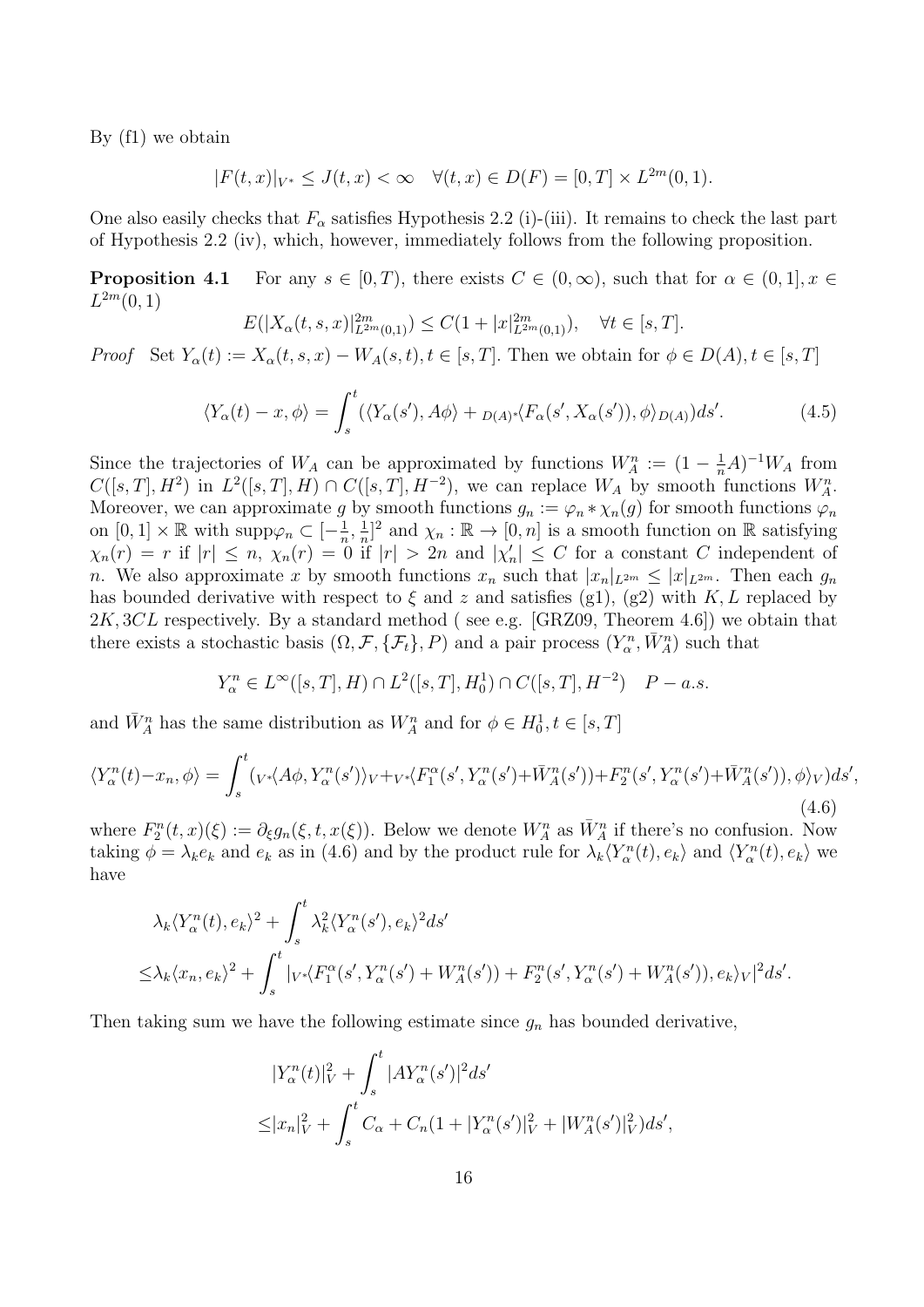which combining with Gronwall's lemma implies that  $Y_{\alpha}^{n} \in L^{\infty}([s, T], H_0^1) \cap L^2([s, T], H^2)$ . Moreover, (4.6) can be easily extended to  $\phi \in \{u \in L^2([0, T], H_0^1) : \frac{du}{dt} \in L^2([0, T], V^*)\}$ :

$$
\langle Y_{\alpha}^{n}(t),\phi(t)\rangle - \langle x_{n},\phi(s)\rangle = \int_{s}^{t} \langle v*\langle \frac{d\phi}{dt}(s'),Y_{\alpha}^{n}(s')\rangle_{V} + \langle v*\langle A\phi(s'),Y_{\alpha}^{n}(s')\rangle_{V} + \langle v*\langle F_{1}^{\alpha}(s',Y_{\alpha}^{n}(s') + W_{A}^{n}(s')) + F_{2}^{n}(s',Y_{\alpha}^{n}(s') + W_{A}^{n}(s')),\phi(s')\rangle_{V}\rangle ds'
$$

Since  $Y_{\alpha}^n \in L^{\infty}([s,T], H_0^1) \cap L^2([s,T], H^2)$ , we can choose  $\phi = (Y_{\alpha}^n(t))^{2m-1}$  and obtain for *t ∈* [*s, T*]

$$
\frac{1}{2m}\frac{d}{dt}\int |Y_{\alpha}^{n}(t)|^{2m}d\xi + (2m-1)\int |Y_{\alpha}^{n}(t)|^{2m-2}|\partial_{\xi}Y_{\alpha}^{n}(t)|^{2}d\xi
$$
\n
$$
= \int F_{1}^{\alpha}(t,Y_{\alpha}^{n}(t) + W_{A}^{n}(s,t))Y_{\alpha}^{n}(t)^{2m-1}d\xi + \frac{1}{2}\left\langle F_{2}^{n}(t,Y_{\alpha}^{n}(t) + W_{A}^{n}(s,t)), Y_{\alpha}^{n}(t)^{2m-1}\right\rangle_{V}
$$
\n
$$
:=I_{1} + I_{2}.
$$

Let us estimate *I*2. We have

$$
v^*\langle F_2^n(t, Y_\alpha^n(t) + W_A^n(s, t)), Y_\alpha^n(t)^{2m-1} \rangle_V = v^*\langle [F_2^n(t, Y_\alpha^n(t) + W_A^n(s, t)) - F_2^n(t, Y_\alpha^n(t))], Y_\alpha^n(t)^{2m-1} \rangle_V + v^*\langle F_2^n(t, Y_\alpha^n(t)), Y_\alpha^n(t)^{2m-1} \rangle_V.
$$
\n(4.7)

For the first term on the right hand side of  $(4.7)$ , we have by  $(g2)$ , and Young's inequality

$$
v^{*}\langle [F_{2}^{n}(t, Y_{\alpha}^{n}(t) + W_{A}^{n}(s, t)) - F_{2}^{n}(t, Y_{\alpha}^{n}(t))], Y_{\alpha}^{n}(t)^{2m-1} \rangle_{V}
$$
  
\n
$$
\leq C \int (1 + |Y_{\alpha}^{n}(t)| + |W_{A}^{n}(s, t)|) |W_{A}^{n}(s, t)| |Y_{\alpha}^{n}(t)|^{2m-2} |\partial_{\xi} Y_{\alpha}^{n}(t)| d\xi
$$
  
\n
$$
\leq \frac{1}{2} \int |Y_{\alpha}^{n}(t)|^{2m-2} |\partial_{\xi} Y_{\alpha}^{n}(t)|^{2} d\xi + C \int |W_{A}^{n}(s, t)|^{2} |Y_{\alpha}^{n}(t)|^{2m} d\xi
$$
  
\n
$$
+ C \int (1 + |W_{A}^{n}(s, t)|) |W_{A}^{n}(s, t)| |Y_{\alpha}^{n}(t)|^{2m-2} |\partial_{\xi} Y_{\alpha}^{n}(t)| d\xi
$$
  
\n
$$
\leq \int |Y_{\alpha}^{n}(t)|^{2m-2} |\partial_{\xi} Y_{\alpha}^{n}(t)|^{2} d\xi + C |W_{A}^{n}(s, t)| |_{L^{4m}}^{4m} + C |W_{A}^{n}(s, t)| |_{L^{2m}}^{2m} + (C |W_{A}^{n}(s, t)| |_{L^{\infty}}^{2m} + C |Y_{\alpha}^{n}(t)| |_{L^{2m}}^{2m}.
$$

For the second term on the right hand side of (4.7), we have

$$
\int_0^1 g_2^n(t, Y_\alpha^n) Y_\alpha^n(t)^{2m-2} \partial_\xi Y_\alpha^n(t) d\xi = \int_0^1 \partial_\xi g_3(t, Y_\alpha^n) d\xi = 0,
$$

where  $g_3(t, r) = \int_0^r g_2^n(t, z) z^{2m-2} dz$ . Then we obtain by (g1)

$$
\begin{split} \n\psi \langle F_2^n(t, Y_\alpha^n(t)), Y_\alpha^n(t)^{2m-1} \rangle_V &= -(2m-1) \int g_1^n(\xi, t, Y_\alpha^n) Y_\alpha^n(t)^{2m-2} \partial_\xi Y_\alpha^n(t) d\xi \\ \n&\le C \int (1+|Y_\alpha^n(t)|) |Y_\alpha^n(t)|^{2m-2} |\partial_\xi Y_\alpha^n(t)| d\xi \\ \n&\le \int (|Y_\alpha^n(t)|^{2m-2} |\partial_\xi Y_\alpha^n(t)|^2 + C|Y_\alpha^n(t)|^{2m} + C) d\xi. \n\end{split}
$$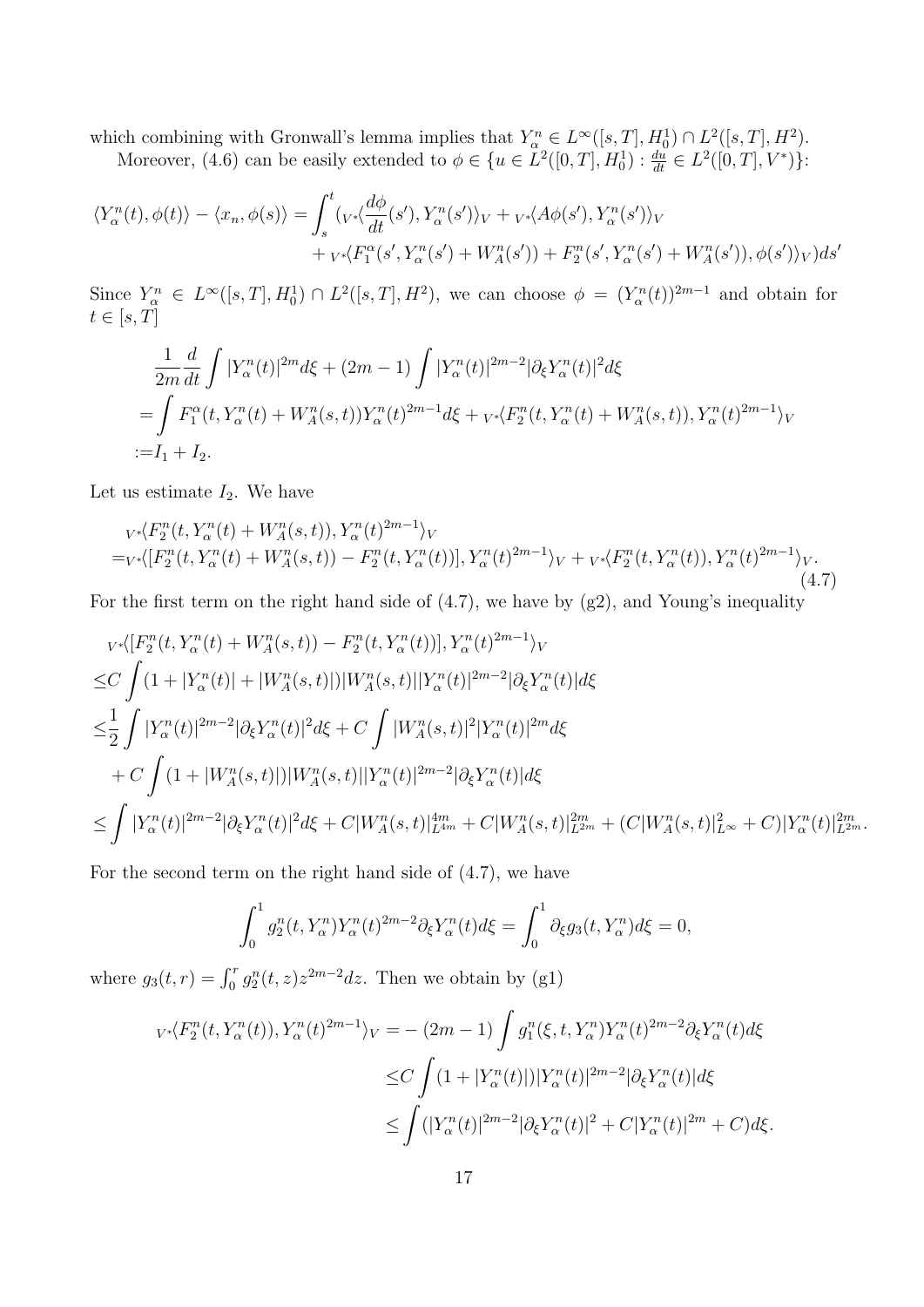Now we consider  $I_1$ . We note that by (f1), (f2), for all  $y, z \in \mathbb{R}, t \in [0, T], \xi \in (0, 1)$ ,

$$
|f(\xi, t, y+z)y|
$$
  
=|(f(\xi, t, y+z) - f(\xi, t, z))y + f(\xi, t, z)y|  
\leq c\_2(t)(|y|^2 + |z|^{m\_1} + 1) + c\_1(t)(1 + |z|^m)|y|  
\leq c(t)(1 + |y|^2 + |z|^{m\_1} + |z|^m|y|),

where  $c(t) = c_1(t) + c_2(t)$ . Then

$$
I_1 \leq c(t) \int [1+|Y_{\alpha}^n(t)|^2+|W_A^n(s,t)|^m|Y_{\alpha}^n(t)|+|W_A^n(s,t)|^{m_1}]|Y_{\alpha}^n(t)|^{2m-2}d\xi.
$$

Now we obtain

$$
\frac{1}{2m}\frac{d}{dt}\int |Y_{\alpha}^{n}(t)|^{2m}d\xi + \int |Y_{\alpha}^{n}(t)|^{2m-2}|\partial_{\xi}Y_{\alpha}^{n}(t)|^{2}d\xi \leq c(t)\int [1+(2+\frac{2m-1}{2m})|Y_{\alpha}^{n}(t)|^{2m} + \frac{1}{2m}|W_{A}^{n}(s,t)|^{2m^{2}} + \frac{1}{m}|W_{A}^{n}(s,t)|^{mn_{1}}]d\xi + C|W_{A}^{n}(s,t)|_{L^{4m}}^{4m} + C|W_{A}^{n}(s,t)|_{L^{2m}}^{2m} + C + (C|W_{A}^{n}(t)|_{L^{\infty}}^{2} + c)|Y_{\alpha}^{n}(t)|_{L^{2m}}^{2m}.
$$
\n(4.8)

Then  $c(\cdot) \in L^1([0,T])$  by (f1), (f2) and Gronwall's lemma yields that

$$
|Y_{\alpha}^{n}(t)|_{L^{2m}}^{2m} \leq e^{\int_{s}^{t} C|c(t')| + C(|W_{A}^{n}(s,t')|_{L^{\infty}}^{2} + 1)dt'} (|x_{n}|_{L^{2m}}^{2m} + C \int_{s}^{t} (|c(t')| (|W_{A}^{n}(s,t')|_{L^{2m}}^{2m^{2}} + |W_{A}^{n}(s,t')|_{L^{m_{m_{1}}}^{m_{m_{1}}}^{m_{m_{1}}} ) + |W_{A}^{n}(s,t')|_{L^{4m}}^{4m} + |W_{A}^{n}(s,t')|_{L^{2m}}^{2m} + 1)dt')
$$
  

$$
\leq e^{\int_{s}^{t} C|c(t')| + C(|W_{A}(s,t')|_{L^{\infty}}^{2} + 1)dt'} (|x|_{L^{2m}}^{2m} + C \int_{s}^{t} (|c(t')| (|W_{A}(s,t')|_{L^{2m}}^{2m^{2}} + |W_{A}(s,t')|_{L^{m_{m_{1}}}^{m_{m_{1}}}^{m_{m_{1}}} ) + |W_{A}(s,t')|_{L^{4m}}^{4m} + |W_{A}(s,t')|_{L^{2m}}^{2m} + 1)dt'). \tag{4.9}
$$

By (G.1), [B97, Corollary 3.5] and [D04, Exercise 2.16] we know that *W<sup>A</sup>* is a Gaussian random variable in  $C([s,T] \times [0,1])$ . Then we have for any  $p > 1$ 

$$
E \sup_{(t,\xi)\in[s,T]\times(0,1)} |W_A(s,t)(\xi)|^p < \infty,
$$

and by Fernique's Theorem (cf. [DZ92, Theorem 2.6]) there exists a constant  $\varepsilon > 0$  independent of *s* such that

$$
E e^{\varepsilon \sup_{(t,\xi)\in[s,T]\times(0,1)}|W_A(s,t)(\xi)|^2} < \infty,\tag{4.10}
$$

where  $\varepsilon > 0$  can be chosen independent of *s*. Indeed, since by the Markov property of  $W_A$  we have for any  $r > 0$  that

$$
P(\sup_{t \in [s,T]} |W_A(s,t)|_{L^{\infty}} \le r) = P(\sup_{t \in [s,T]} |W_A(t-s)|_{L^{\infty}} \le r) \ge P(\sup_{t \in [0,T]} |W_A(t)|_{L^{\infty}} \le r),
$$

we can choose common  $\varepsilon$  and  $r$  such that

$$
\log(\frac{1 - P(\sup_{t \in [0,T]} |W_A(t)|_{L^{\infty}} \le r)}{P(\sup_{t \in [0,T]} |W_A(t)|_{L^{\infty}} \le r)}) + 32\varepsilon r^2 \le -1.
$$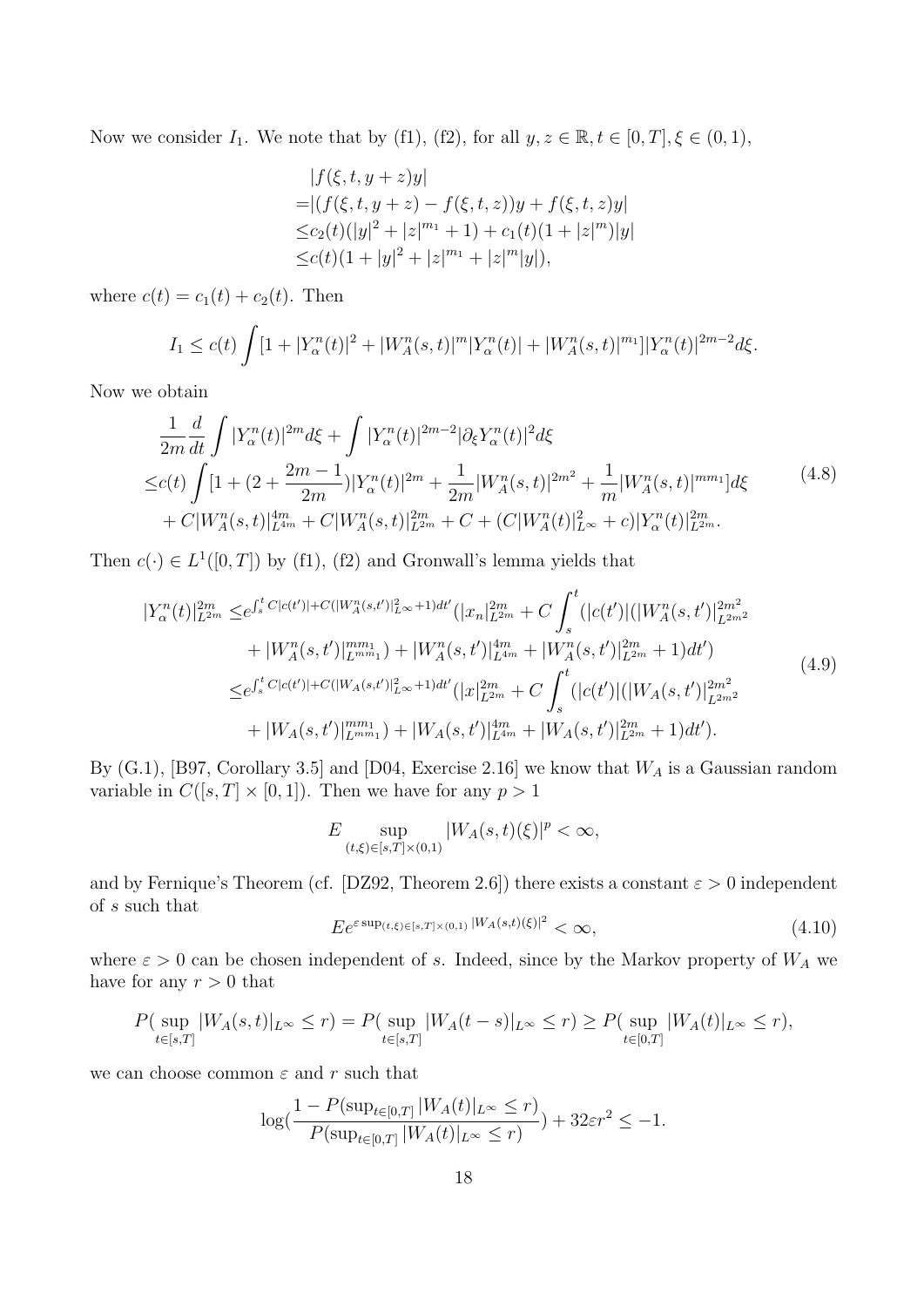Then (4.10) follows from Fernique's Theorem.

Taking expectation in (4.9) we obtain for  $s \le t \le t_0$  such that  $t_0 - s$  is small enough,

$$
E|Y_{\alpha}^{n}(t)|_{L^{2m}}^{2m} \leq C|x|_{L^{2m}}^{2m} + C,
$$
\n(4.11)

where *C* is a constant independent of  $\alpha$ , *n*. By (4.8) and (4.9) we have

$$
E|Y_{\alpha}^{n}(t)|_{L^{2}([s,t_{0}],H^{1})}^{2} \leq C|x|_{L^{2m}}^{2m} + C.
$$

Moreover, since by  $(f1)$   $(g1)$  we have

$$
\int_{s}^{t_{0}} (|AY_{\alpha}^{n}(s')|_{H^{-1}}^{2} + |F_{1}^{\alpha}(s', Y_{\alpha}^{n}(s') + W_{A}^{n}(s'))|_{H^{-1}}^{2} + |F_{2}^{n}(s', Y_{\alpha}^{n}(s') + W_{A}^{n}(s'))|_{H^{-1}}^{2})ds'
$$
  
\n
$$
\leq C \int_{s}^{t_{0}} |Y_{\alpha}^{n}(s')|_{H^{1}}^{2} ds' + C \int_{s}^{t_{0}} (c_{1}(s')^{2} + K^{2})(1 + |Y_{\alpha}^{n}(s') + W_{A}^{n}(s')|_{L^{2m}}^{2m})ds',
$$

we obtain

$$
E|Y_{\alpha}^{n}(t)|_{W^{1,2}([s,t_0],H^{-1})}^{2} \leq C|x|_{L^{2m}}^{2m} + C.
$$

Thus by [FG95, Theorems 2.1, 2.2] we get  $Y_{\alpha}^{n}$  in  $L^{2}([s,t_{0}],H) \cap C([s,t_{0}],H^{-2})$  are tight. Also  $W_A^n$  in  $L^2([s,t_0], H) \cap C([s,t_0], H^{-2})$  are tight. Therefore, we have  $(Y_\alpha^n, W_A^n)$  are tight in  $(L^2([s,t_0],H)\cap C([s,t_0],H^{-2}))\times (L^2([s,t_0],H)\cap C([s,t_0],H^{-2}))$ . Hence there exists a subsequence (still denoted by  $(Y_\alpha^n, W_A^n)$ ) converging in distribution. By Skorohod's embedding theorem, there exist a stochastic basis  $(\tilde{\Omega}, \tilde{\mathcal{F}}, \{\tilde{\mathcal{F}}_t\}_{t\in[s,t_0]}, \tilde{P})$  and, on this basis,  $L^2([s,t_0]; H) \cap$  $C([s, t_0], H^{-2})$ -valued random variables  $\tilde{Y}_{\alpha}^n, \tilde{Y}_{\alpha}, \tilde{W}_A^n, \tilde{W}_A, n \geq 1$ , such that for every  $n \in \mathbb{N}$ ,  $(\tilde{Y}_{\alpha}^{n}, \tilde{W}_{A}^{n})$  has the same law as  $(Y_{\alpha}^{n}, W_{A}^{n})$  on  $(L^{2}([s,t_{0}];H) \cap C([s,t_{0}],H^{-2})) \times (L^{2}([s,t_{0}];H) \cap$  $C([s,t_0], H^{-2})$ , and  $\tilde{Y}_\alpha^n \to \tilde{Y}_\alpha, \tilde{W}_A^n \to \tilde{W}_A$  in  $L^2([s,t_0];H) \cap C([s,t_0], H^{-2}),$   $\tilde{P}$  -a.s.. Then (4.11) holds for  $\tilde{Y}_{\alpha}^{n}, \tilde{Y}_{\alpha}$ . For each  $n \geq 1$ , define the process

$$
\tilde{M}_n(t) := \tilde{Y}_\alpha^n(t) + \tilde{W}_A^n(t) - x_n - \int_s^t A \tilde{Y}_\alpha^n(s') ds' - \int_s^t A \tilde{W}_A^n(s') ds' - \int_s^t F_1^\alpha(s', \tilde{Y}_\alpha^n(s') + \tilde{W}_A^n(s')) ds' - \int_s^t F_2^n(s', \tilde{Y}_\alpha^n(s') + \tilde{W}_A^n(s')) ds'.
$$

In fact  $\tilde{M}_n$  is a square integrable martingale with respect to the filtration

$$
\{\mathcal{G}_n\}_t = \sigma\{\tilde{Y}_\alpha^n(r), \tilde{W}_A^n(r), r \le t\}.
$$

For all  $r \le t \in [s, t_0]$ , all bounded continuous functions  $\phi$  on  $(C([s, r]; H^{-2}) \cap L^2([s, r]; H)) \times$  $(C([s, r]; H^{-2}) ∩ L^2([s, r]; H))$  and all  $v ∈ C^{\infty}([0, 1]),$  we have

$$
\tilde{E}(\langle \tilde{M}_n(t) - \tilde{M}_n(r), v \rangle \phi(\tilde{Y}_{\alpha}^n \upharpoonright_{[s,r]}, \tilde{W}_{A}^n \upharpoonright_{[s,r]})) = 0
$$

and

$$
\tilde{E}((\langle \tilde{M}_n(t), v \rangle^2 - \langle \tilde{M}_n(r), v \rangle^2 - \int_r^t |(1 - \frac{1}{n}A)^{-1} \sqrt{G}v|_H^2 ds) \phi(\tilde{Y}_\alpha^n \upharpoonright_{[s,r]}, \tilde{W}_A^n \upharpoonright_{[s,r]})) = 0.
$$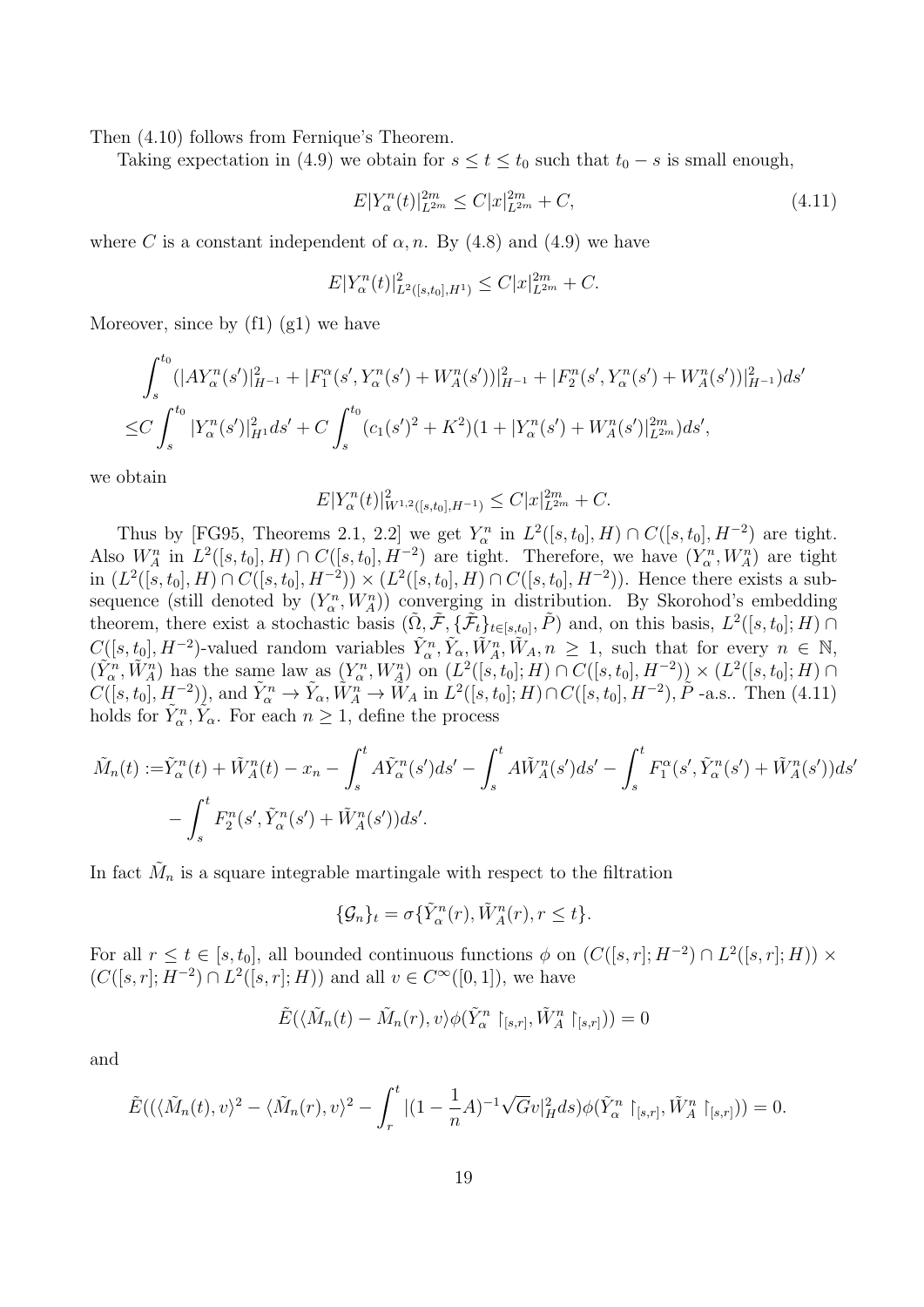By the Burkholder-Davis-Gundy inequality we have for  $1 < p < \infty$ 

$$
\sup_{n} \tilde{E}|\langle \tilde{M}_{n}(t), v \rangle|^{2p} \leq C \sup_{n} E\left(\int_{0}^{t} |(1 - \frac{1}{n}A)^{-1}\sqrt{G}v|_{H}^{2} dr\right)^{p} < \infty.
$$
  
\nSince  $\tilde{Y}_{\alpha}^{n} \to \tilde{Y}_{\alpha}, \tilde{W}_{A}^{n} \to \tilde{W}_{A}$  in  $L^{2}([s, t_{0}]; H) \cap C([s, t_{0}], H^{-\beta})$ , we have  
\n
$$
\tilde{E} \int_{s}^{t} |\langle F_{2}^{n}(s', \tilde{Y}_{\alpha}^{n}(s') + \tilde{W}_{A}^{n}(s')) - F_{2}(s', \tilde{Y}_{\alpha}(s') + \tilde{W}_{A}(s')), v \rangle| ds'
$$
\n
$$
\leq \tilde{E} \int_{s}^{t} |\langle F_{2}^{n}(s', \tilde{Y}_{\alpha}^{n}(s') + \tilde{W}_{A}^{n}(s')) - F_{2}^{n}(s', \tilde{Y}_{\alpha}(s') + \tilde{W}_{A}(s')), v \rangle| ds'
$$
\n
$$
+ \tilde{E} \int_{s}^{t} |\langle F_{2}^{n}(s', \tilde{Y}_{\alpha}(s') + \tilde{W}_{A}(s')) - F_{2}(s', \tilde{Y}_{\alpha}(s') + \tilde{W}_{A}(s')), v \rangle| ds'
$$
\n
$$
\leq C \tilde{E} \int_{s}^{t} (|\tilde{Y}_{\alpha}^{n}(s')| + |\tilde{W}_{A}^{n}(s')| + |\tilde{W}_{A}(s')| + 1 + |\tilde{Y}_{\alpha}(s')||[|\tilde{Y}_{\alpha}^{n}(s') - \tilde{Y}_{\alpha}(s')| + |\tilde{W}_{A}^{n}(s') - \tilde{W}_{A}(s')|| ds'
$$
\n
$$
+ \tilde{E} \int_{s}^{t} |\langle F_{2}^{n}(s', \tilde{Y}_{\alpha}(s') + \tilde{W}_{A}(s')) - F_{2}(s', \tilde{Y}_{\alpha}(s') + \tilde{W}_{A}(s')), v \rangle| ds'
$$
\n
$$
\to 0, \text{ as } n \to \infty,
$$

where in the second inequality we used  $(g2)$  and we used  $(4.11)$  to obtain the convergence. The other terms can be estimated similarly, which altogether implies that

$$
\lim_{n \to \infty} \tilde{E} |\langle \tilde{M}_n(t) - M(t), v \rangle| = 0
$$

and

$$
\lim_{n \to \infty} \tilde{E} |\langle \tilde{M}_n(t) - M(t), v \rangle|^2 = 0,
$$

where

$$
M(t) := \tilde{Y}_{\alpha}(t) + \tilde{W}_{A}(t) - x - \int_{s}^{t} A\tilde{Y}_{\alpha}(s')ds' - \int_{s}^{t} A\tilde{W}_{A}(s')ds' - \int_{s}^{t} F_{\alpha}(s', \tilde{Y}_{\alpha}(s') + \tilde{W}_{A}(s'))ds.
$$

Taking the limit we obtain that for all  $r \le t \in [s, t_0]$ , all bounded continuous functions on  $(C([s,r];H^{-\beta}) \cap L^2([s,r];H)) \times (C([s,r];H^{-\beta}) \cap L^2([s,r];H))$  and  $v \in C^{\infty}([0,1]),$ 

$$
\tilde{E}(\langle M(t) - M(r), v \rangle \phi(\tilde{Y}_{\alpha} \restriction_{[s,r]}, \tilde{W}_A \restriction_{[s,r]})) = 0.
$$

and

$$
\tilde{E}((\langle M(t), v\rangle^2 - \langle M(r), v\rangle^2 - \int_r^t |\sqrt{G}v|_H^2 ds')\phi(\tilde{Y}_{\alpha} \upharpoonright_{[s,r]}, \tilde{W}_A \upharpoonright_{[s,r]})) = 0.
$$

Thus, the existence of a martingale solution for (4.4) follows by a martingale representation theorem (cf. [DZ92, Theorem 8.2], [O05, Theorem 2]). Now we obtain  $\tilde{X}_{\alpha} = \tilde{Y}_{\alpha} + \tilde{W}_{A}$  is a martingale solution of  $(4.4)$  in  $[s, t_0]$ . Thus, by Girsanov's Theorem and the pathwise uniqueness of the solution to (4.4) when  $f \equiv 0$ , we obtain the uniqueness of (the distributions for) the martingale solution of (4.4), which implies that  $\tilde{X}_{\alpha}$  has the same distribution as  $X_{\alpha}$ . By this and (4.11) we have for  $s \le t \le t_0$ ,

$$
E|Y_{\alpha}(t)|_{L^{2m}(0,1)}^{2m} \leq C|x|_{L^{2m}(0,1)}^{2m} + C.
$$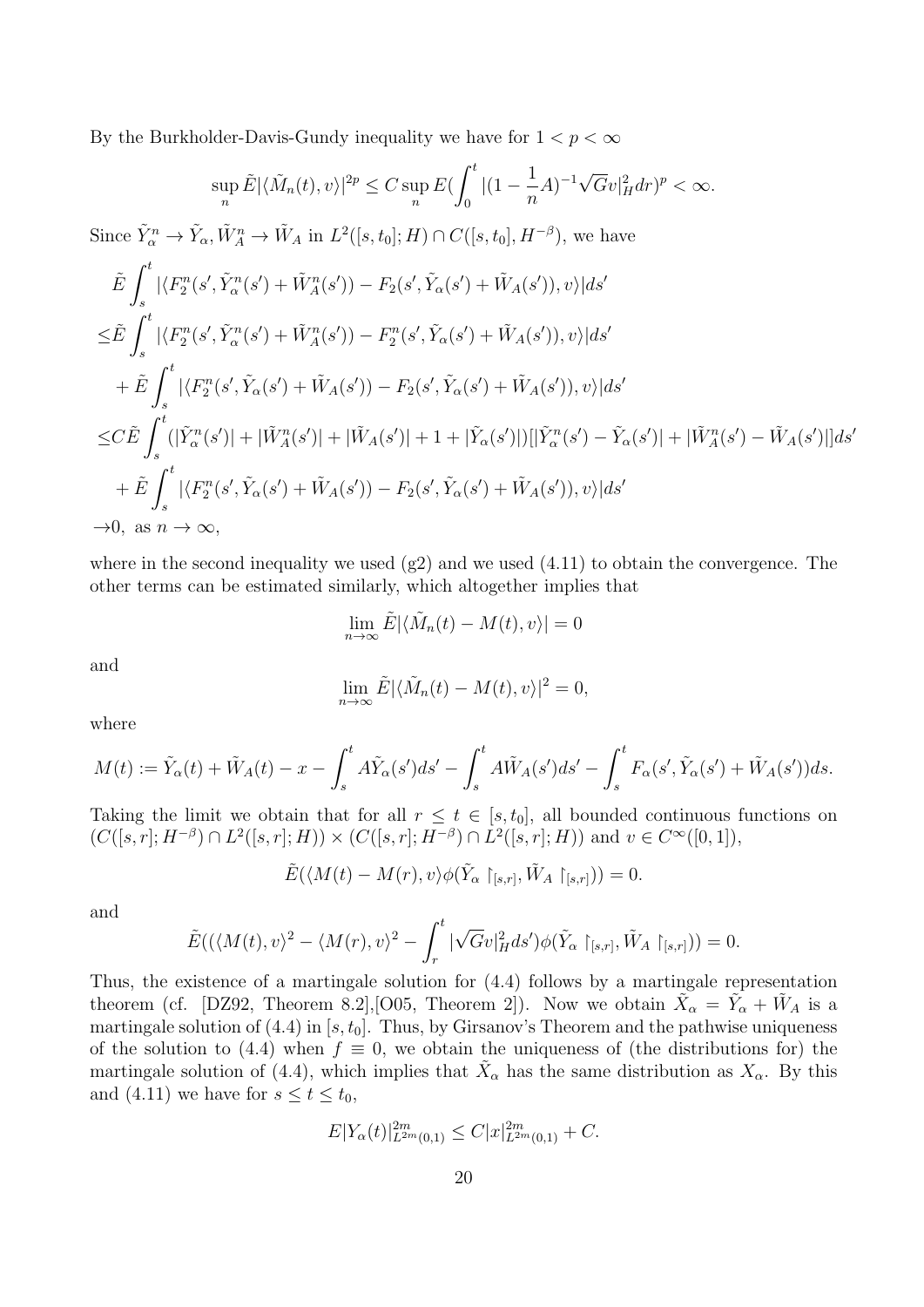Moreover,

$$
E|X_{\alpha}(t,s,x)|_{L^{2m}(0,1)}^{2m} \le C|x|_{L^{2m}(0,1)}^{2m} + C,
$$
\n(4.12)

where *C* is a constant independent of  $\alpha$ , *s*. Furthermore, by [EK86, Theorem 4.2] and the uniqueness of the distributions for the martingale solution of (4.4) we obtain that the laws of the martingale solutions  $X_\alpha(t, s, x)$  of (4.4) form a Markov process. We use  $\mu_{s,t}^\alpha(x, dy)$  to denote the distribution of  $X_\alpha(t, s, x)$ ,  $x \in H$ . Then by the Markov property we have for  $0 ≤ s ≤ t_1 ≤ t_2 ≤ T, x ∈ H$ 

$$
\mu_{s,t_2}^{\alpha}(x,dz) = \int_H \mu_{s,t_1}^{\alpha}(x,dy) \mu_{t_1,t_2}^{\alpha}(y,dz).
$$

By this and  $(4.12)$  we obtain by iteration that for any  $t \in [s, T]$ 

$$
\int |z|_{L^{2m}}^{2m} \mu_{s,t}^{\alpha}(x, dz) = \int \int |z|_{L^{2m}}^{2m} \mu_{t_1,t}^{\alpha}(y, dz) \mu_{s,t_1}^{\alpha}(x, dy) \leq C |x|_{L^{2m}(0,1)}^{2m} + C,
$$

which is exactly our assertion.

Since  $c_1 \in L^2([0,T])$  by (f1), the set *B* in Theorem 2.3 is  $L^{2m}(0,1)$ . By Theorem 2.3 we now obtain the following:

**Theorem 4.2** Suppose that (f1), (f2), (g1), (g2), (G.1) hold. For each initial value  $x \in$  $L^{2m}(0,1)$  there exists a martingale solution to problem  $(4.1)-(4.3)$ , i.e. there exists a stochastic basis  $(\Omega, \mathcal{F}, \{\mathcal{F}_t\}_{t\in [0,T]}, P)$ , a cylindrical Wiener process  $W$  on  $H$  and a progressively measurable process  $X : [0, T] \times \Omega \to H$ , such that for *P*-a.e.  $\omega \in \Omega$ ,

$$
X(\cdot, \omega) \in L^{\infty}([0, T]; L^2(0, 1)) \cap C([0, T]; H^{-2})
$$

and for all  $\phi \in C^2([0,1])$ 

$$
\langle X(t), \phi \rangle = \langle x, \phi \rangle + \int_0^t \langle X(r), \partial_{\xi}^2 \phi \rangle dr + \int_0^t \langle f(r, X(r)), \phi \rangle dr - \int_0^t \langle g(r, X(r)), \partial_{\xi} \phi \rangle dr + \int_0^t \langle \phi, \sqrt{G}dW(r) \rangle \quad \forall t \in [0, T] \quad P - a.s..
$$

We also have

$$
X - W_A \in L^2([0, T], H^1) \quad P - a.s., \quad E \int_0^T |X(t)|_{L^{2m}}^{2m} dt < \infty. \tag{4.13}
$$

Moreover, if *P, P'* are the laws of two martingale solutions on  $C([0, T]; H^{-2})$  to problem (4.1)-(4.3) with the same initial value  $x \in L^{2m}$  and

$$
\int_0^T |\omega(t)|_{L^{2m}}^{2m} dt < \infty \quad P + P' - a.s.,
$$

then  $P = P'$ , where  $\omega(\cdot)$  is the canonical process on  $C([0, T]; H^{-2})$ .

*Proof* (4.13) follows from (4.8)-(4.11). The weak uniqueness follows by (f1), [MR99, Theorem 3.3] and the pathwise uniqueness of the solution of  $(4.4)$  when  $f \equiv 0$ . Here we can extend a solution to  $C([0, \infty), H^{-2})$  by taking  $X(t) = X(T), t \geq T$  and apply the results in [MR99]. □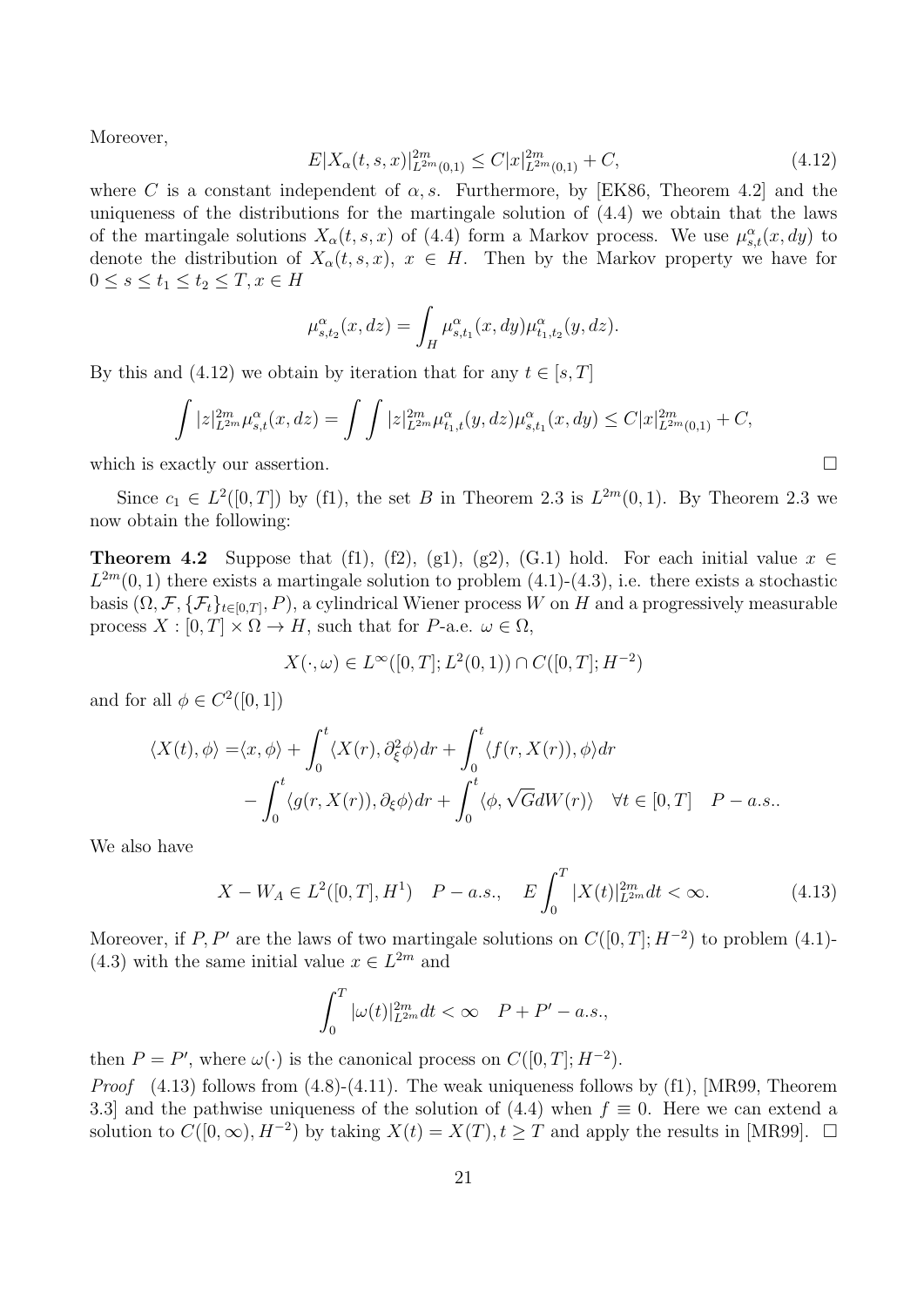Likewise, Theorem 3.1 applies to all  $\zeta \in \mathcal{P}(H)$  such that

$$
\int_H |x|_{L^{2m}(0,1)}^{2m} \zeta(dx) < \infty.
$$

More precisely, we have:

**Theorem 4.3** Let  $\zeta \in \mathcal{P}(H)$  be such that

$$
\int_H |x|_{L^{2m}}^{2m} \zeta(dx) < \infty.
$$

Then there exists a solution  $\mu_t(dx)dt$  to the Fokker-Planck equation (1.3) such that

$$
\sup_{t\in[s,T]}\int_H|x|^2\mu_t(dx) < \infty
$$

and

$$
t\mapsto \int_H u(t,x)\mu_t(dx)
$$

is continuous on [*s*, *T*] for all  $u \in D(L_0)$ . Finally, for some  $C > 0$  and  $\delta \in (0, \frac{1}{4})$  $(\frac{1}{4})$  as in Hypothesis 2.1 (iii)

$$
\int_{s}^{T} \int_{H} (|x|_{L^{2m}}^{2m} + |(-A)^{\delta} x|^2 + |x|^2) \mu_r(dx) dr \leq C \int_{H} |x|_{L^{2m}}^{2m} \zeta(dx).
$$

**Remark 4.4** (i) Here we choose the  $L^{2m}$ -norm as a Lyapunov function *J* in Hypothesis 2.2. In [RS06], the first named author of this paper and Sobol studied the above semilinear stochastic partial differential equations with time independent coefficients. They also choose the *L* <sup>2</sup>*<sup>m</sup>*-norm as a Lyapunov function with weakly compact level sets for the Kolmogorov operator  $L_0$  and by analyzing the resolvent of the operator  $L$  they constructed a unique martingale solution to this problem if the noise is trace-class. In this paper, we concentrate on space-time white noise for which the method of constructing Lyapunov functions with weakly compact level sets for the Kolmogorov operator  $L_0$  is more delicate than in the case, where  $T r G < \infty$ .

(ii) If  $q \equiv 0$ , we can obtain the uniqueness of the solution to the Fokker-Planck equation by [BDR11, Theorem 4.1].

To obtain pathwise uniqueness, we additionally assume that *f* satisfies the following inequality: for  $t \in [0, T]$ ,  $\xi \in [0, 1]$ ,  $z_1, z_2 \in \mathbb{R}$ ,

$$
\langle f(\xi, t, z_1) - f(\xi, t, z_2), z_1 - z_2 \rangle \le L(1 + |z_1|^{m-1} + |z_2|^{m-1})|z_1 - z_2|^2. \tag{4.14}
$$

Now we give the definition of a (probabilistically) strong solution to  $(4.1)-(4.3)$ .

**Definition 4.5** We say that there exists a (probabilistically) strong solution to  $(4.1)-(4.3)$ over the time interval  $[0, T]$  if for every probability space  $(\Omega, \mathcal{F}, \{\mathcal{F}_t\}_{t\in[0,T]}, P)$  with an  $\mathcal{F}_t$ -Wiener process *W*, there exists an  $\mathcal{F}_t$ -adapted process  $X : [0, T] \times \Omega \to H$  such that for  $P - a.s.$   $\omega \in \Omega$ 

$$
X(\cdot,\omega) \in L^{\infty}([0,T];L^2(0,1)) \cap C([0,T];H^{-2}),
$$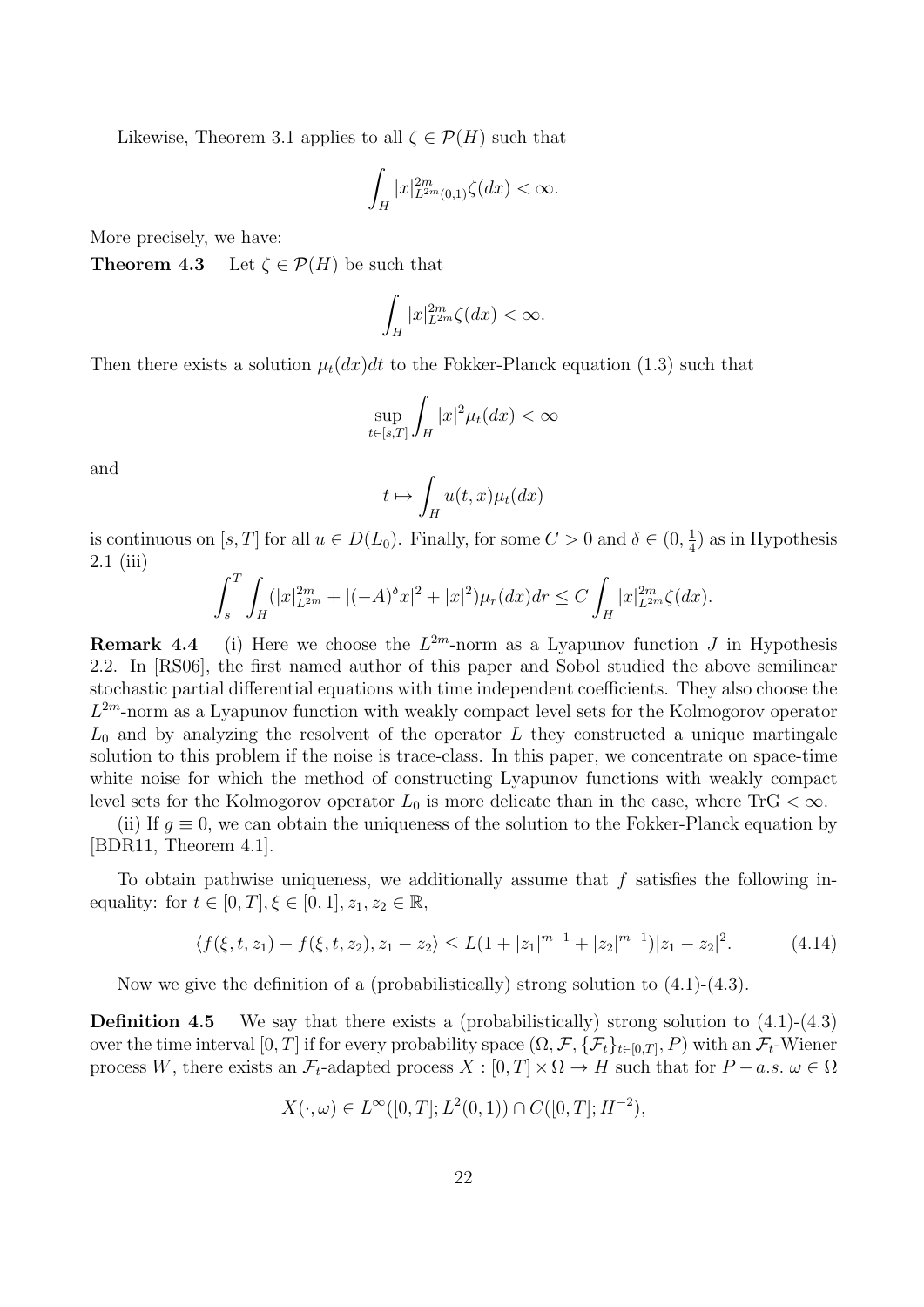and for all  $\phi \in C^2([0,1])$  we have *P*-a.s.

$$
\langle X(t), \phi \rangle = \langle X_0, \phi \rangle + \int_0^t \langle X(r), \partial_{\xi}^2 \phi \rangle dr + \int_0^t \langle f(r, X(r)), \phi \rangle dr - \int_0^t \langle g(r, X(r)), \partial_{\xi} \phi \rangle dr + \int_0^t \langle \phi, \sqrt{G}dW(r) \rangle \quad \forall t \in [0, T].
$$

**Theorem 4.6** Suppose that *f* satisfies (4.14). Then there exists at most one probabilistically strong solution to  $(4.1)-(4.3)$  such that

$$
\int_0^T |X(t)|_{L^{2m}}^{2m} dt < \infty, \quad P-a.s.,
$$

and

$$
X - W_A \in L^2([0, T], H_0^1) \quad P - a.s..
$$

*Proof* Consider two solutions  $X_1, X_2$  of (4.1)-(4.3) in the interval [0, *T*]. Since  $X - W_A \in$  $L^2([0, T], H_0^1)$  *P*-a.s. and  $X_1 - X_2 \in L^2([0, T], H_0^1)$  *P*-a.s., we have

$$
\langle X_1(t) - X_2(t), \phi \rangle = \int_0^t \langle X_1(r) - X_2(r), \partial_{\xi}^2 \phi \rangle dr + \int_0^t \langle f(r, X_1(r)) - f(r, X_2(r)), \phi \rangle dr - \int_0^t \langle g(r, X_1(r)) - g(r, X_2(r)), \partial_{\xi} \phi \rangle dr, \quad \forall t \in [0, T], \quad P - a.s..
$$

Taking  $\phi = e_k$  we obtain

$$
\langle X_1(t) - X_2(t), e_k \rangle^2 = 2 \int_0^t \langle X_1(r) - X_2(r), e_k \rangle [\langle X_1(r) - X_2(r), \partial_{\xi}^2 e_k \rangle
$$
  
+  $\langle f(r, X_1(r)) - f(r, X_2(r)), e_k \rangle$   
-  $\langle g(r, X_1(r)) - g(s, X_2(r)), \partial_{\xi} e_k \rangle ] dr, \quad \forall t \in [0, T], \quad P - a.s..$ 

Summing over *k*, we obtain

$$
|X_1(t) - X_2(t)|^2 + 2\int_0^t |\nabla(X_1(r) - X_2(r))|^2 dr
$$
  
\n
$$
\leq 2 \int_0^t \langle f(r, X_1(r)) - f(r, X_2(r)), X_1(r) - X_2(r) \rangle dr
$$
  
\n
$$
- 2 \int_0^t \langle g(r, X_1(r)) - g(s, X_2(r)), \partial_{\xi}(X_1(r) - X_2(r)) \rangle dr.
$$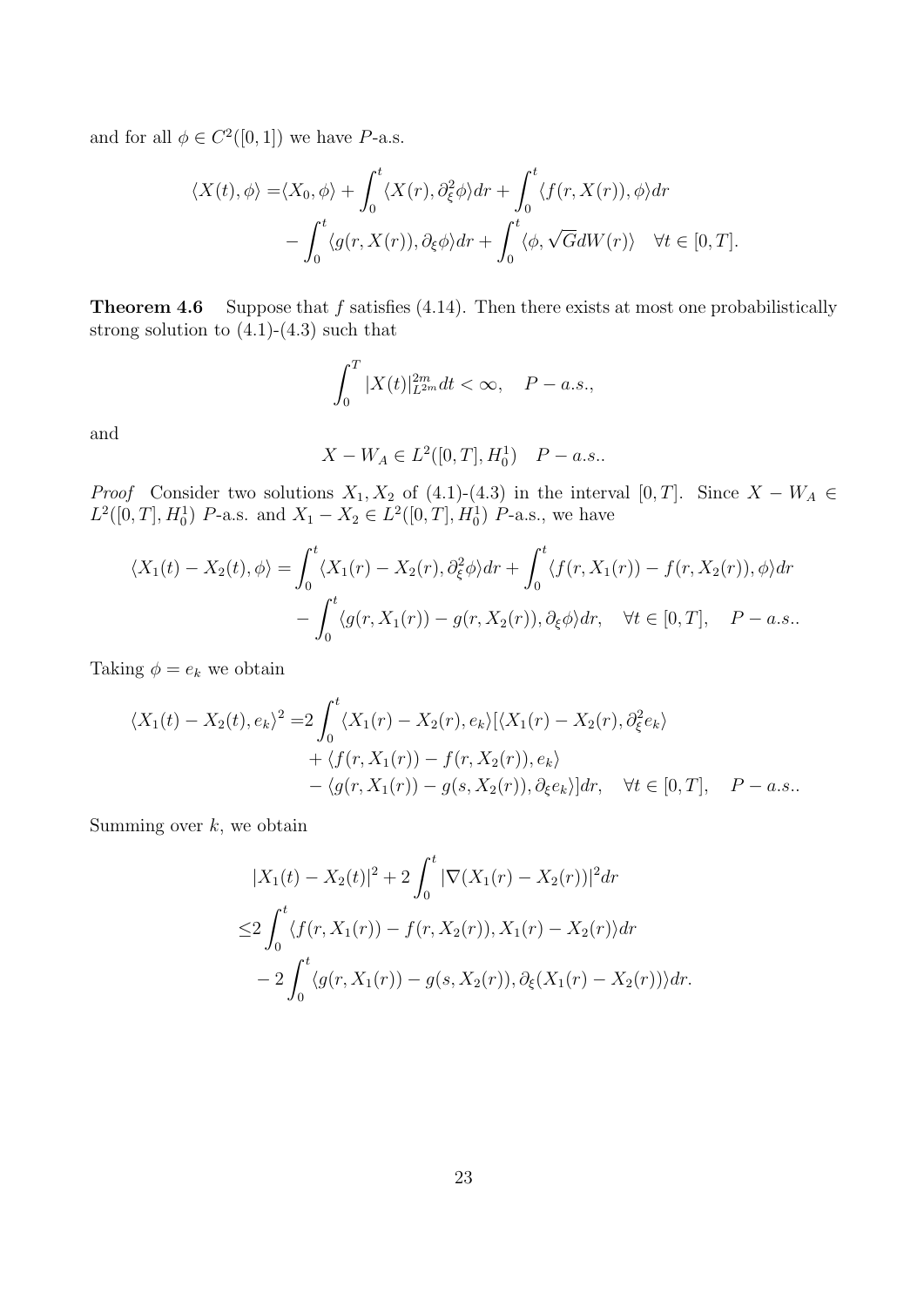For the first term on the right hand side by (4.14) we have

$$
\int_0^t \langle f(r, X_1(r)) - f(r, X_2(r)), X_1(r) - X_2(r) \rangle dr
$$
  
\n
$$
\leq C \int_0^t |X_1(r) - X_2(r)|_{L^4}^2 (1 + |X_1(r)|_{L^{2m}}^{m-1} + |X_2(r)|_{L^{2m}}^{m-1}) dr
$$
  
\n
$$
\leq C \int_0^t |X_1(r) - X_2(r)|_{H^{1/4}}^2 (1 + |X_1(r)|_{L^{2m}}^{m-1} + |X_2(r)|_{L^{2m}}^{m-1}) dr
$$
  
\n
$$
\leq C \int_0^t |X_1(r) - X_2(r)|_{H^1}^{1/2} |X_1(r) - X_2(r)|^{3/2} (1 + |X_1(r)|_{L^{2m}}^{m-1} + |X_2(r)|_{L^{2m}}^{m-1}) dr
$$
  
\n
$$
\leq \int_0^t \varepsilon |X_1(r) - X_2(r)|_{H^1}^2 + C|X_1(r) - X_2(r)|^2 (1 + |X_1(r)|_{L^{2m}}^{2m} + |X_2(r)|_{L^{2m}}^{2m}) dr,
$$

where we used Holder's inequality in the first inequality,  $H^{1/4} \subset L^4$  in the second inequality, the interpolation inequality in the third inequality and Young's inequality in the last inequality. For the second term on the right hand side we have

$$
\int_0^t \langle g(r, X_1(r)) - g(r, X_2(r)), \partial_{\xi} (X_1(r) - X_2(r)) \rangle dr
$$
  
\n
$$
\leq C \int_0^t |\partial_{\xi} (X_1(r) - X_2(r))||X_1(r) - X_2(r)|_{L^4} (1 + |X_1(r)|_{L^4} + |X_2(r)|_{L^4}) dr
$$
  
\n
$$
\leq C \int_0^t |\partial_{\xi} (X_1(r) - X_2(r))|^{5/4} |X_1(r) - X_2(r)|^{3/4} (1 + |X_1(r)|_{L^4} + |X_2(r)|_{L^4}) dr
$$
  
\n
$$
\leq \int_0^t \varepsilon |X_1(r) - X_2(r)|_{H^1}^2 + C|X_1(r) - X_2(r)|^2 (1 + |X_1(r)|_{L^{2m}}^{2m} + |X_2(r)|_{L^{2m}}^{2m}) dr.
$$

where we used  $H^{1/4} \subset L^4$  and the interpolation inequality in the second inequality and Young's inequality in the last inequality. Combining the above three inequalities and using Gronwall-Bellman's inequality,  $X_1 = X_2$  follows.

Combining Theorems 4.3 and 4.6 we obtain the following existence and uniqueness result by using the Yamada-Watanabe Theorem (cf. [Ku07, Theorem 3.14]).

**Theorem 4.7** Suppose that  $(f1)$ ,  $(f2)$ ,  $(4.14)$ ,  $(g1)$ ,  $(g2)$ ,  $(G.1)$  hold. Then for each initial condition  $X_0 \in L^{2m}(0,1)$ , there exists a pathwise unique probabilistically strong solution *X* of equation (4.1) over [0, T] with initial condition  $X(0) = X_0$  such that

$$
\int_0^T |X(t)|_{L^{2m}}^{2m} dt < \infty \quad P - a.s.
$$
\n
$$
X - W_A \in L^2([0, T], H^1) \quad P - a.s.
$$
\n
$$
(4.15)
$$

and

**Remark 4.8** If 
$$
c_1
$$
 in (f1) is bounded and (4.14) is modified to the following stronger local Lipschitz condition

$$
|f(\xi, t, z_1) - f(\xi, t, z_2)| \le L(1 + |z_1|^{m-1} + |z_2|^{m-1})|z_1 - z_2|,
$$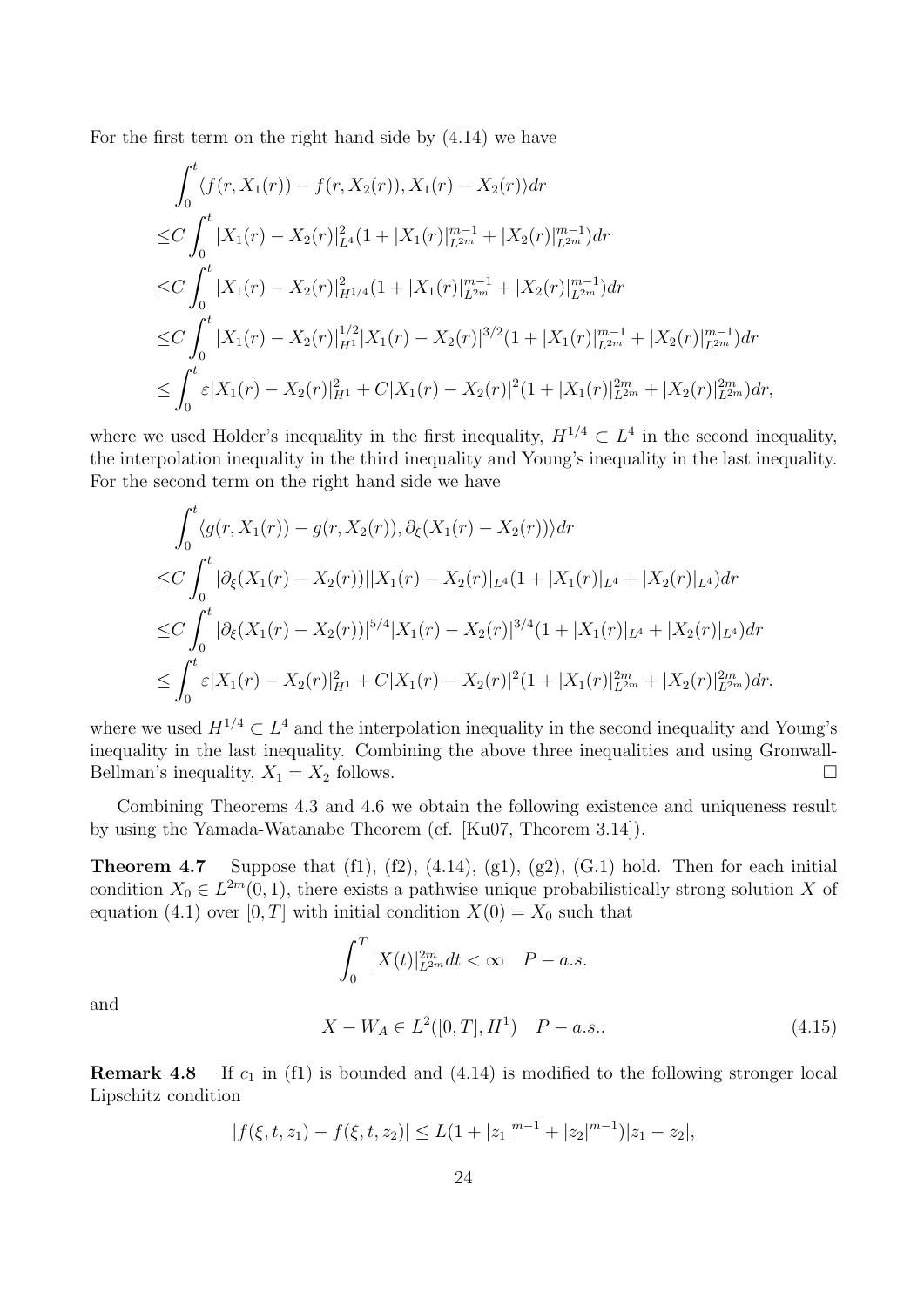condition (4.15) can be dropped. Then we can also prove that there exists a unique probabilistically strong solution  $X \in C([0, T], L^{2m})$  by considering mild solutions and using similar arguments as in [G98].

**Remark 4.9** If TrG  $\lt \infty$ , we can apply Theorems 2.3 and 3.1 to other stochastic semilinear equations and to higher dimension. For example, we can consider the 2D stochastic Navier-Stokes equation. Let  $O$  be a bounded domain in  $\mathbb{R}^2$  with smooth boundary. Define

$$
V := \{ v \in H_0^1(O; \mathbb{R}^2), \text{div}v = 0 \text{ a.e. in } O \},
$$

and *H* to be the closure of *V* with respect to  $L^2$ -norm. The linear operator  $P_H$  (Helmhotz-Hodge projection) and A (Stokes operator with viscosity  $\nu$ ) are defined by

> $P_H: L^2(O, \mathbb{R}^2) \to H$  orthogonal projection;  $A: H^2(O, \mathbb{R}^2) \cap V \to H: Ax = \nu P_H \Delta x.$

The nonlinear operator  $F: V \to V^*$  is defined by  $F(x) := -P_H[x \cdot \nabla x]$ . Then if *G* is a trace-class symmetric non-negative operator, Hypothesis 2.1 is satisfied. For Hypothesis 2.2 we choose  $F_{\alpha} = P_{\frac{1}{[\alpha]+1}} F$  as in Remark (ii) before Theorem 2.3 and  $J(t, x) := |x||x|_V + 1$ . Then by Itô's formula we know that Hypothesis 2.2 (iv) is satisfied. Consequently, we obtain the existence of a martingale solution for the stochastic 2D Navier-Stokes equation. Of course, as said in the introduction, this result is well-known and not the best possible for the 2D Navier-Stokes equation. Therefore, we omit the details here.

**Acknowledgement.** We thank the referee of an earlier quite different version of this paper, whose questions and comments led to a very much improved version of this work with considerably stronger results.

# **References**

- [A04] L. Ambrosio, Transport equation and Cauchy problem for BV vector fields. Invent. Math. 158 (2004), no. 2, 227-260.
- [B07] V. Bogachev, Measure Theory, Vol. 2, Springer, 2007
- [B97] Z. Brezezniak, On stochastic convolution in Banach spaces and applications, *Stochastics and Stochastic Reports*, 61:3-4, 245-295(1997)
- [BDR08a] V. Bogachev, G. Da Prato, M. Röckner, On parabolic equations for measures. Comm. Partial Diff. Equat. 33 (2008), 1-22.
- [BDR08b] V.I. Bogachev, G. Da Prato, M. Röckner, Parabolic equations for measures on infnite-dimensional spaces. Dokl. Math. 78 (2008), no. 1, 544-549.
- [BDR09] V. Bogachev, G. Da Prato, M. Röckner, Fokker-Planck equations and maximal dissipativity for Kolmogorov operators with time dependent singular drifts in Hilbert spaces. J. Funct. Anal. 256 (2009), 1269-1298.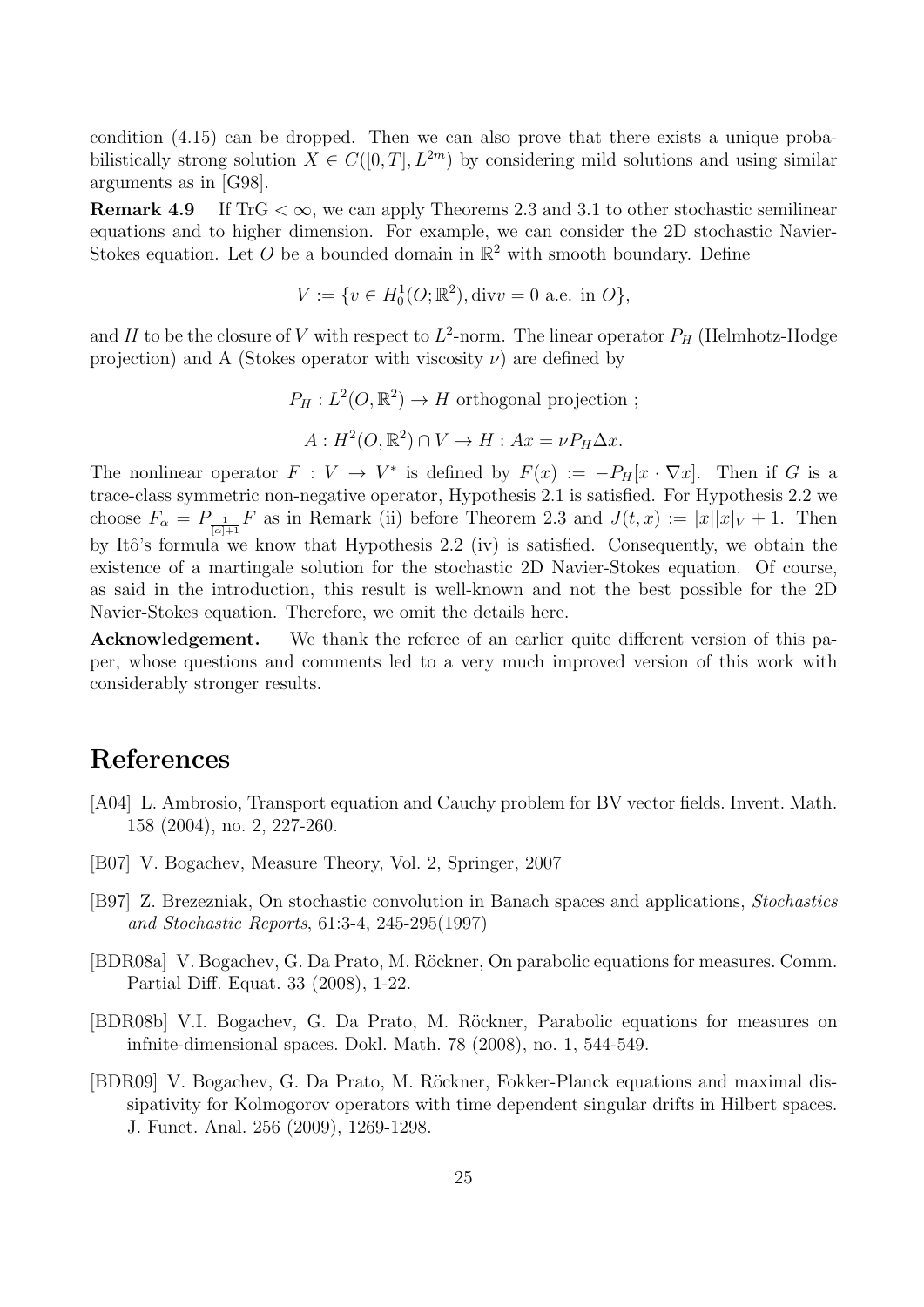- [BDR10] V. Bogachev, G. Da Prato, M. Röckner, Existence and uniqueness of solutions for Fokker-Planck equations on Hilbert spaces, J.Evol.Equ. 10 (2010),487-509
- [BDR11] V. Bogachev, G. Da Prato, M. Röckner, Uniqueness for Solutions of FokkerPlanck Equations on Infinite Dimensional Spaces, Communications in Partial Differential Equations, 36, 6, 2011
- [BDRS13] V. Bogachev, G. Da Prato, M. Röckner, S. Shaposhnikov, An analytic approach to infinite dimensional continuity and Fokker-Planck-Kolmogorov equations, to preprint
- [D04] G. Da Prato, Kolmogorov Equations for Stochastic PDEs, Birkhäuser, 2004.
- [DDT94] G. Da Prato, A. Debussche, R. Temam, Stochastic Burgers equation. NoDEA Nonlinear Differential Equations Appl. 389-402 (1994)
- [DFPR12] G. Da Prato, F. Flandoli, E. Priola, M. Röckner, Strong uniqueness for stochastic evolution equations in Hilbert spaces with bounded measurable drift, to appear in the Annals of Probability.
- [DPL89] R.J. Di Perna, P.L. Lions, Ordinary differential equations, transport theory and Sobolev spaces. Invent. Math. 98 (1989), 511-548.
- [DZ92] G. Da Prato, J. Zabczyk, Stochastic equations in infinite dimensions. Cambridge University Press 1992
- [DZ96] G. Da Prato, J. Zabczyk, Ergodicity for Infinite Dimensional Systems, London Mathematical Society Lecture Notes, n. 229, Cambridge University Press (1996)
- [EK86] S. N. Ethier, T. G. Kurtz, Markov Processes Characterization and Convergence, New York: John Wiley Sons, 1986
- [F08] A. Figalli, Existence and uniqueness of martingale solutions for SDEs with rough or degenerate coefficients. J. Funct. Anal. 254 (2008), no. 1, 109153.
- [FG95] F. Flandoli, D. Gatarek, Martingale and stationary solutions for stochastic Navier-Stokes equations, *Probability Theory and Related Fields* **102** (1995), 367-391
- [GRZ09] B. Goldys, M. Röckner and X.C. Zhang, Martingale solutions and Markov selections for stochastic partial differential equations, *Stochastic Processes and their Appliations* **119** (2009) 1725-1764
- [G98] I. Gyöngy, Existence and uniqueness results for semilinear stochastic partial differential equations, Stochastic Processes and their Applications 73 (1998) 271-299
- [GR00] I. Gyöngy, C. Rovira, On  $L^p$ -solutions of semilinear stochastic partial differential equations, Stochastic Processes and their Applications 90 (2000) 83-108
- [MR99] R. Mikulevicius, B. L. Rozovskii, Martingale problems for stochastic PDEs, in: Stochastic partial dierential equations: six perspectives (1999) 243325, Math. Surveys Monogr., 64, Amer. Math. Soc., Providence, RI.